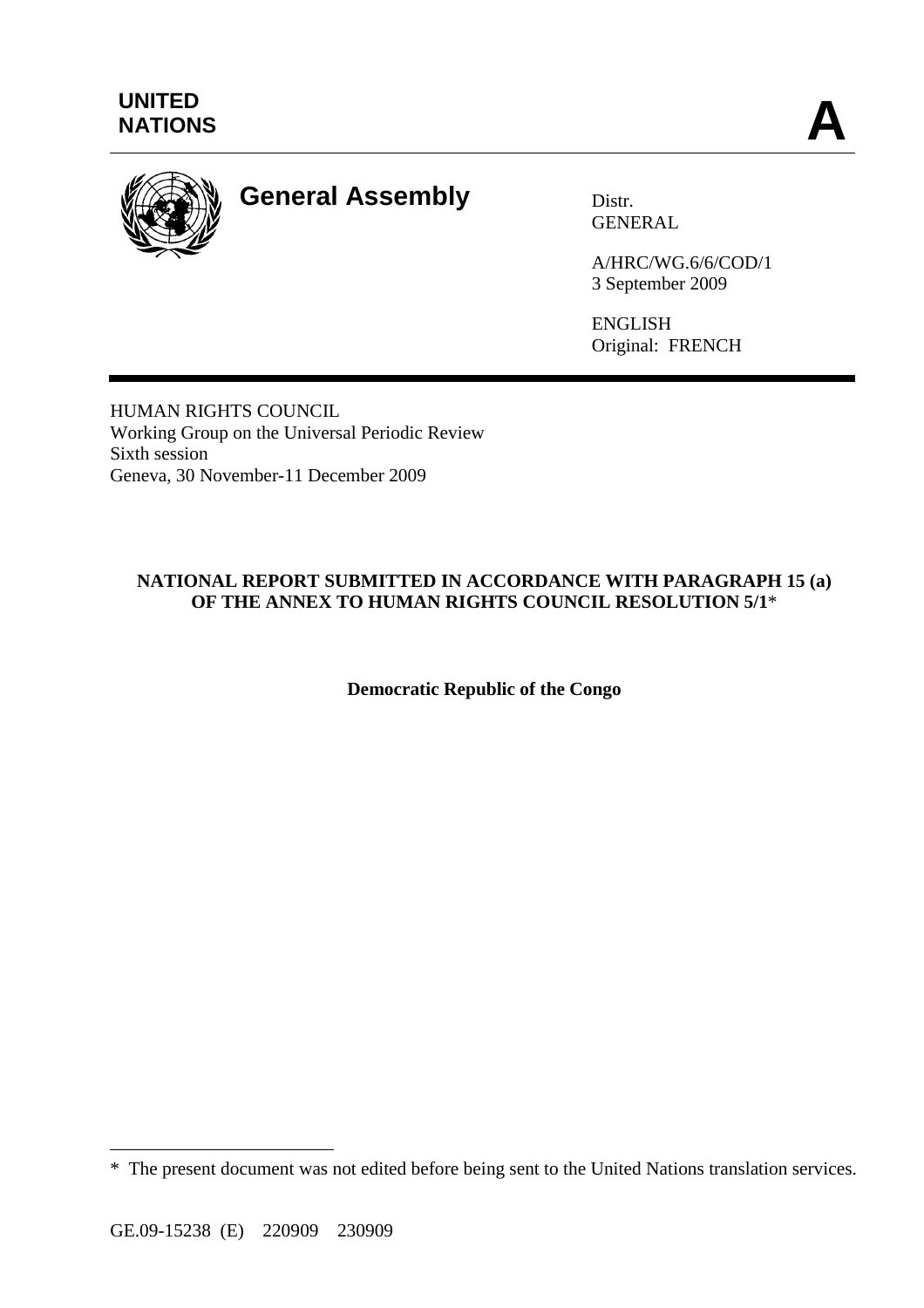## **CONTENTS**

|                |                                                                                  | Paragraphs Page |                |
|----------------|----------------------------------------------------------------------------------|-----------------|----------------|
|                |                                                                                  | $\mathbf{1}$    | 3              |
| $\mathbf{I}$ . | METHODOLOGY AND BROAD CONSULTATION<br>PROCESS USED IN THE PREPARATION OF THE     |                 |                |
|                |                                                                                  | 2               | 3              |
| II.            |                                                                                  | $3 - 13$        | $\overline{4}$ |
| III.           | NORMATIVE AND INSTITUTIONAL FRAMEWORK<br>FOR THE PROMOTION AND PROTECTION OF     |                 |                |
|                |                                                                                  | $14 - 34$       | $\overline{5}$ |
| IV.            | PROMOTION AND PROTECTION OF HUMAN                                                | $35 - 75$       | 8              |
|                |                                                                                  |                 |                |
| V.             | <b>COOPERATION WITH HUMAN RIGHTS</b>                                             | $76 - 98$       | 13             |
| VL.            |                                                                                  | $99 - 123$      | 16             |
| VII.           | CONSTRAINTS AND MAJOR CHALLENGES IN                                              |                 |                |
|                | THE IMPLEMENTATION OF FUNDAMENTAL                                                | 124             | 19             |
| VIII.          | PRIORITIES, INITIATIVES AND COMMITMENTS                                          | 125             | 20             |
| IX.            | EXPECTATIONS OF THE DEMOCRATIC REPUBLIC OF                                       |                 |                |
|                | THE CONGO IN TERMS OF CAPACITY-BUILDING<br>AND REQUESTS FOR TECHNICAL ASSISTANCE | 126             | 22             |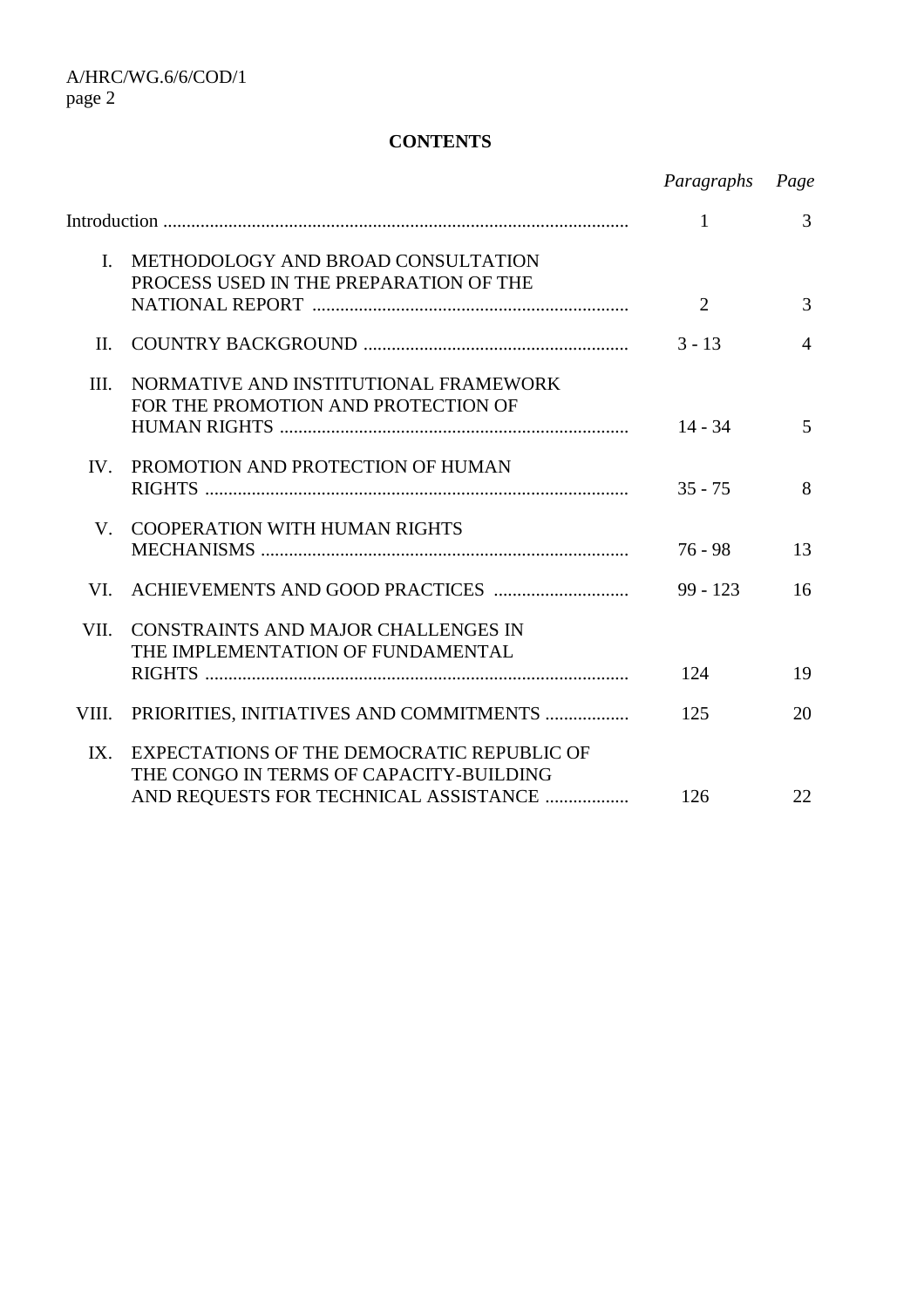#### **Introduction**

1. This national report on the human rights situation in the Democratic Republic of the Congo is being submitted in accordance with paragraph 15 (a) of the annex to Human Rights Council resolution 5/1 of 18 June 2007. Its preparation has been based on the provisions set forth in paragraph 5 (e) of General Assembly resolution 60/251 of 15 March 2006 concerning the creation of the Human Rights Council and on Human Rights Council resolution 5/1.

#### **I. METHODOLOGY AND BROAD CONSULTATION PROCESS USED IN THE PREPARATION OF THE NATIONAL REPORT**

2. The preparation of this report involved the following stages:

 (a) A draft report was prepared by a core team of the Ministry of Human Rights. This report was then refined by the inter-ministerial committee responsible for preparing human rights reports at a special session held from 2 to 4 July 2009;

 (b) A joint workshop on the universal periodic review was organized for public-sector stakeholders and human rights NGOs on 22 and 23 July 2009 with support from the International Organization of la Francophonie (OIF). This workshop served as a forum for preliminary observations on the part of civil society and the provinces regarding the structure of the national report to be submitted as part of the universal periodic review process;

 (c) An outline for the national report was prepared as a basis for consultations with various institutions, ministries and services in civil society (NGOs, trade unions, churches) and other sectors, which were asked for their input on the items covered in the report. Provincial missions were sent for this purpose to, inter alia, the provinces of Équateur, Province Orientale, Katanga, Kasaï Occidental, Sud Kivu and Nord-Kivu;

 (d) A national commission was created and tasked with preparations and follow up for the universal periodic review of the Democratic Republic of the Congo. This commission, which is made up of representatives of various ministries, the national human rights institution, human rights NGO networks, scientific institutes, the provinces and parliament. In addition to the preparation of the report and the formulation of replies to questions about it, this commission is also responsible for following up on any recommendations made in the course of the interactive dialogue with the Human Rights Council;

 (e) The Second National Conference on Human Rights and the Rule of Law was held from 18 to 21 August 2009 with support from the United Nations Human Rights Field Office, European Union and Open Society Initiative for Southern Africa (OSISA). Conference participants, who included representatives of civil society in all the country's provinces and of national and provincial institutions, approved the draft national report for the universal periodic review;

 (f) In a meeting of the Council of Ministers presided over by the Prime Minister, the Government approved the national report for the universal periodic review on 28 August 2009;

 (g) In accordance with the rules of the Human Rights Council, the report was aligned with the harmonized guidelines before it was forwarded to Geneva.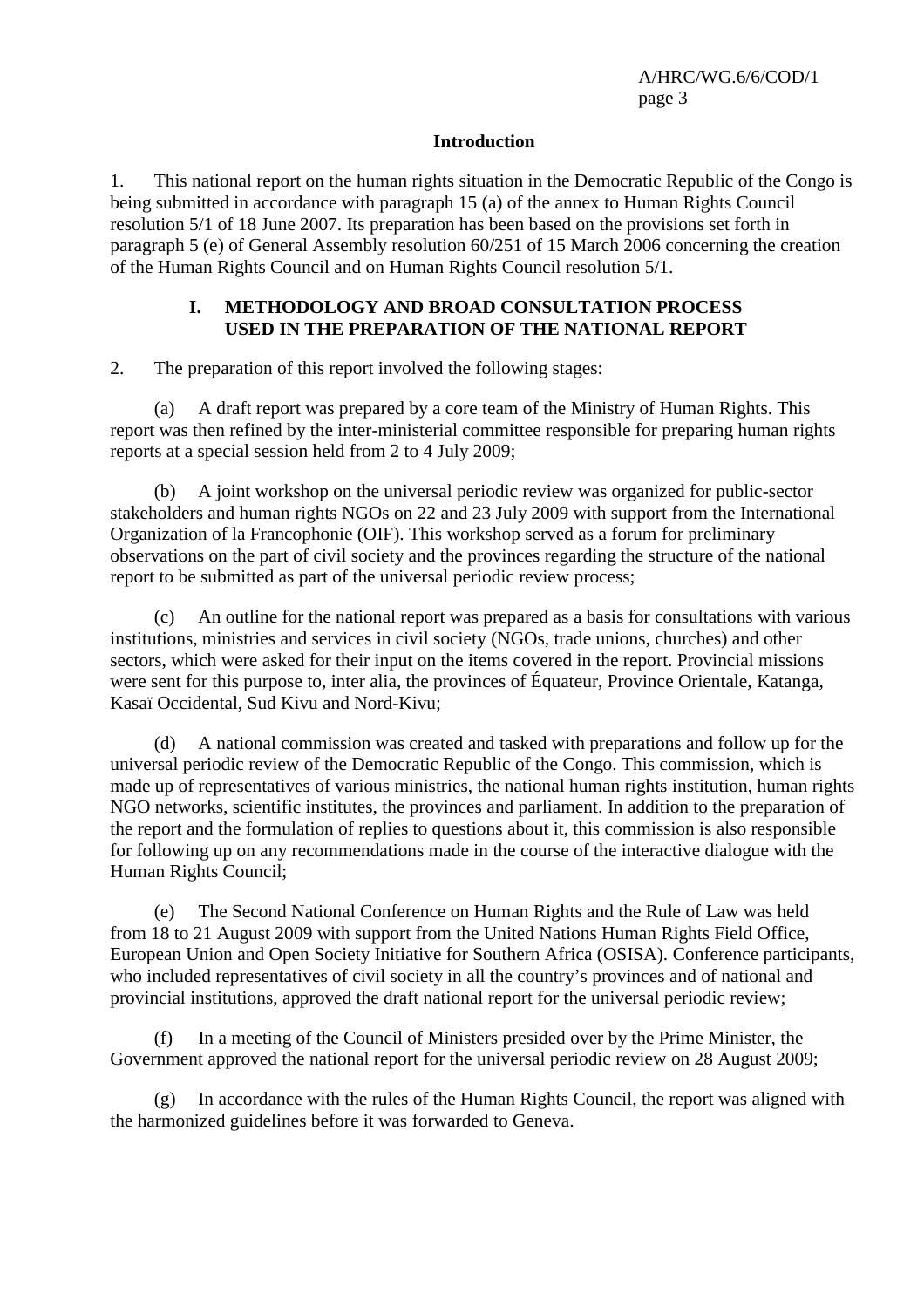## **II. COUNTRY BACKGROUND**

3. The Democratic Republic of the Congo is located in central Africa. It is bordered by the Central African Republic and the Sudan to the north, by Uganda, Rwanda, Burundi and the United Republic of Tanzania to the east, by Zambia and Angola to the south, and by the Republic of the Congo, the Atlantic Ocean and the enclave of Cabinda to the west.

4. With an area of 2,345,409  $\text{km}^2$ , the Democratic Republic of the Congo is the third largest country in Africa. It is currently divided into 10 provinces (Orientale, Bas-Congo, Bandundu, Équateur, Sud-Kivu, Nord-Kivu, Maniema, Katanga, Kasaï Oriental and Kasaï Occidental). In accordance with the Constitution, however, the number of provinces is soon to be increased to 25. Kinshasa, the capital city, has the status of a province in its own right.

5. Its population is estimated at over 61,487,300 (cf. *Condensés d'informations statistiques* of the Banque Centrale du Congo, Nos. 52/2005 and 2006).

6. The country is a secular State. The largest congregations are the Catholics, Protestants, Kimbanguists, Muslims, Orthodox and Evangelists, along with other religious groups.

7. Joseph Kabila Kabange was elected President in 2006 in free, democratic, transparent elections organized by an independent electoral commission with support from the international community. Legislative elections have also been held for Parliament and the provincial assemblies.

8. The country's currency is the Congolese franc and its national anthem is *Le Debout Congolais*. More than 450 tribes (ethnic groups) inhabit the country, which has four national languages: Kikongo, Lingala, Swahili and Tshiluba). French is the official language. The State ensures the promotion and protection of all these languages and of other dialects constituting part of the nation's cultural heritage.

9. The country's economic growth rate for 2008 was projected at 8 per cent but proved to be around 6 per cent. The shortfall is attributable to slackening activity in the mining sector in response to weakening world commodity prices and a slowdown in public works owing to a shortage of cement. As these factors are likely to persist, the growth rate is expected to continue to decline in 2009, falling to 2.7 per cent, whereas initial projections made in December 2008 had estimated it at 4.4 per cent. The decrease in mining exports and its impact on the rest of the economy are clearly the reasons for this downturn.

10. In December 2008 the inflation rate was 28 per cent (the target rate was 23.6 per cent) as a consequence of the public sector's deepening deficit in the fourth quarter. Inflation rose during the first three months of 2009, when the country posted a rate of 21.61 per cent as against a provisional target figure of 25 per cent.

11. The international reserves of the central bank (Banque Centrale du Congo (BCC)) have risen considerably since end of March 2009, however.

12. The Democratic Republic of the Congo plays an important role in global environmental conservation thanks to its vast equatorial rainforest and extensive hydrographic network, which includes the Congo River (the second largest river in terms of volume of flow in the world, after the Amazon). It also abounds in mining and mineral resources (gold, diamonds, cobalt, columbite-antalite, methane gas, silver, copper, uranium, manganese, tin, zinc, hydrocarbons) as well as agricultural resources.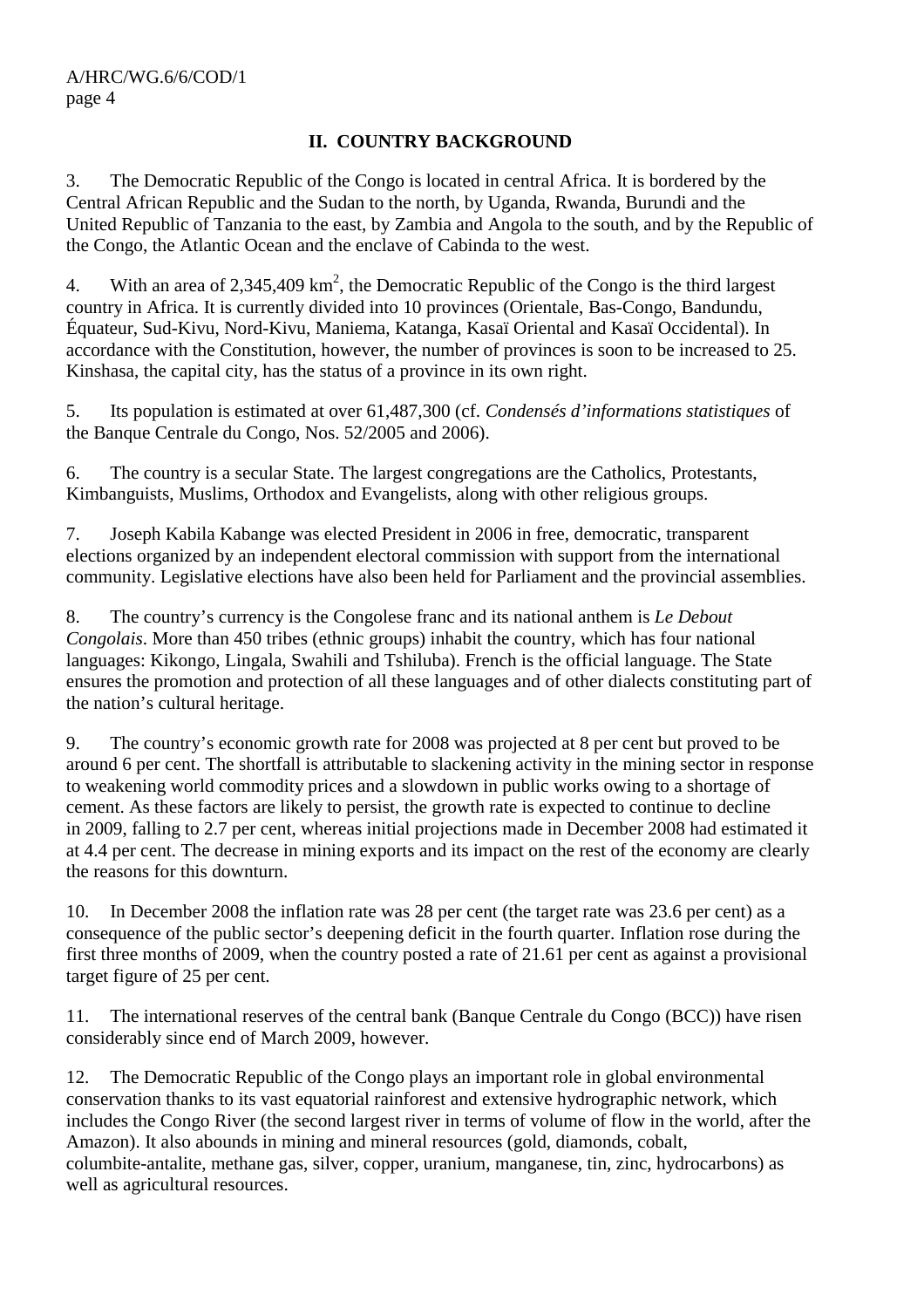13. The country places a high priority on regional and international cooperation:

 (a) It is a member of the African Union and of a number of other international African organizations, including the Southern African Development Community, Common Market for Eastern and Southern Africa, African Development Bank, Economic Community of the Great Lake Countries and the Economic Community of Central African States; it will also chair this latter organization in 2009. The country holds the post of Deputy Executive Secretary in the Economic Community of the Great Lake Countries since it was relaunched and plays an active part in its subsidiary bodies (the International Electricity Society for the Great Lakes Region, the Development Bank for the States of the Great Lakes, etc.). Several months ago, the Democratic Republic of the Congo re-established the diplomatic relations with two neighbouring States (Uganda and Rwanda) which had been broken off due to the war of aggression waged by them;

 (b) As a State member of the United Nations, the country works with its specialized agencies (the United Nations Educational, Scientific and Cultural Organization, the World Health Organization, the Food and Agriculture Organization of the United Nations, the International Telecommunication Union, the Universal Postal Union, the International Labour Organization, the United Nations Industrial Development Organization) and with a range of other international bodies (the International Committee of the Red Cross, the United Nations High Commissioner for Refugees, the United Nations Children's Fund, the United Nations Population Fund, the World Food Programme, the United Nations Development Programme, the International Organization of la Francophonie). The country maintains good relations with other States and regions of the world, including the European Union. The Bretton Woods institutions (International Monetary Fund, World Bank) are also joining in the effort to put the country's economy on a sounder footing.

#### **III. NORMATIVE AND INSTITUTIONAL FRAMEWORK FOR THE PROMOTION AND PROTECTION OF HUMAN RIGHTS**

#### **A. Normative framework**

14. Once duly ratified, international treaties and agreements become part of the country's array of regulatory instruments. They take precedence over domestic laws, provided that those treaties and agreements are reciprocally applied (article 215 of the Constitution of 2006).

15. Following the transitional period governed by the Constitution which was adopted on 4 April 2003 upon completion of the inter-Congolese dialogue, a constitutional referendum was held. That referendum resulted in the promulgation of a new Constitution on 18 February 2006. The 2006 Constitution now governs the organization and exercise of power in the Democratic Republic of the Congo and guarantees the rights and fundamental freedoms of its citizens.

16. Over 60 of the Constitution's 229 articles are devoted to human rights, including civil and political rights, economic, social and cultural rights, collective rights and the rights of specific groups.

17. In addition, there are many ordinary and organization laws governing national affairs, including the Family Code, the Labour Code, the Child Protection Code, the Military Justice Code, a framework law on education, a law protecting the rights of persons living with or affected by HIV/AIDS, the Nationality Code, the Mining Code, the Forestry Code, a law governing the overall organization of defence and the armed forces, a statute governing the judiciary, a law on the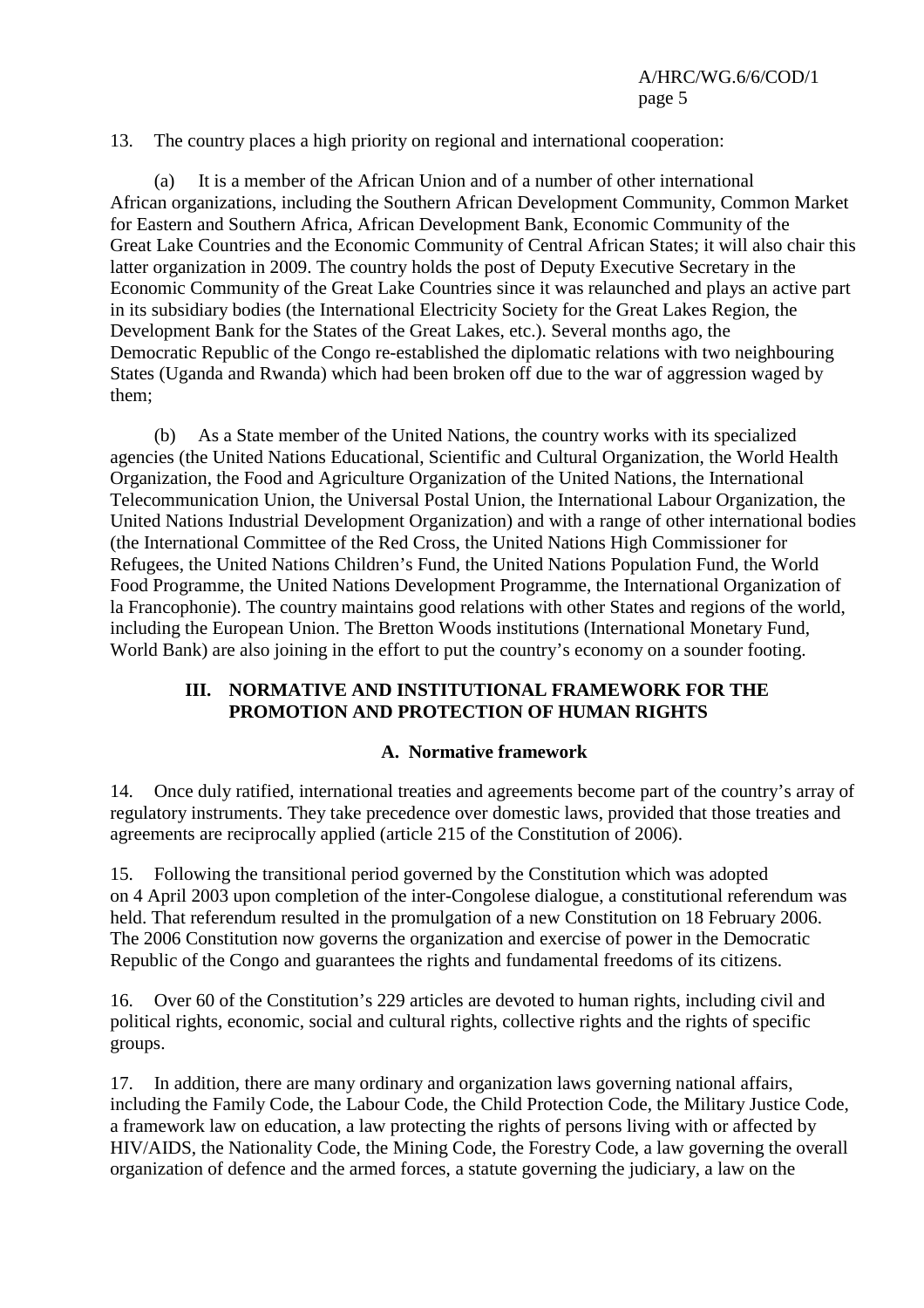organization and activities of political parties, the Investment Code, laws on sexual violence and on corruption, a law on the status of opposition parties, a law on the civil service, and a law on the organization of the High Council of the Judiciary. These statutes ensure the implementation of the rights guaranteed by the Constitution.

18. There are also numerous ordinances, decrees and regulations governing various matters in accordance with the Constitution.

19. The Democratic Republic of the Congo has ratified or signed most of the existing international and regional human rights and humanitarian instruments, including the following:

- Convention on the Rights of the Child and its two Optional Protocols
- Convention on the Political Rights of Women
- Convention on the Prevention and Punishment of the Crime of Genocide
- Convention on the Non-Applicability of Statutory Limitations to War Crimes and Crimes against Humanity
- Convention on the Elimination of All Forms of Discrimination against Women
- International Convention on the Suppression and Punishment of the Crime of Apartheid
- Convention on the Suppression of the Traffic in Persons and of the Exploitation of the Prostitution of Others
- Convention against Torture and Other Cruel, Inhuman or Degrading Treatment or Punishment
- Geneva Conventions of 12 August 1949 and the two Additional Protocols of 1977
- Convention relating to the Status of Refugees and its Protocol
- International Covenant on Civil and Political Rights and its First Optional Protocol
- International Covenant on Economic, Social and Cultural Rights
- Convention Governing the Specific Aspects of Refugee Problems in Africa
- African Charter on Human and Peoples' Rights and its two Protocols concerning the establishment of an African court on human and peoples' rights and the rights of women in Africa
- African Charter on the Rights and Welfare of the Child
- International Convention on the Elimination of All Forms of Racial Discrimination
- International Labour Organization (ILO) Convention concerning the Minimum Age for Admission to Employment (No. 138)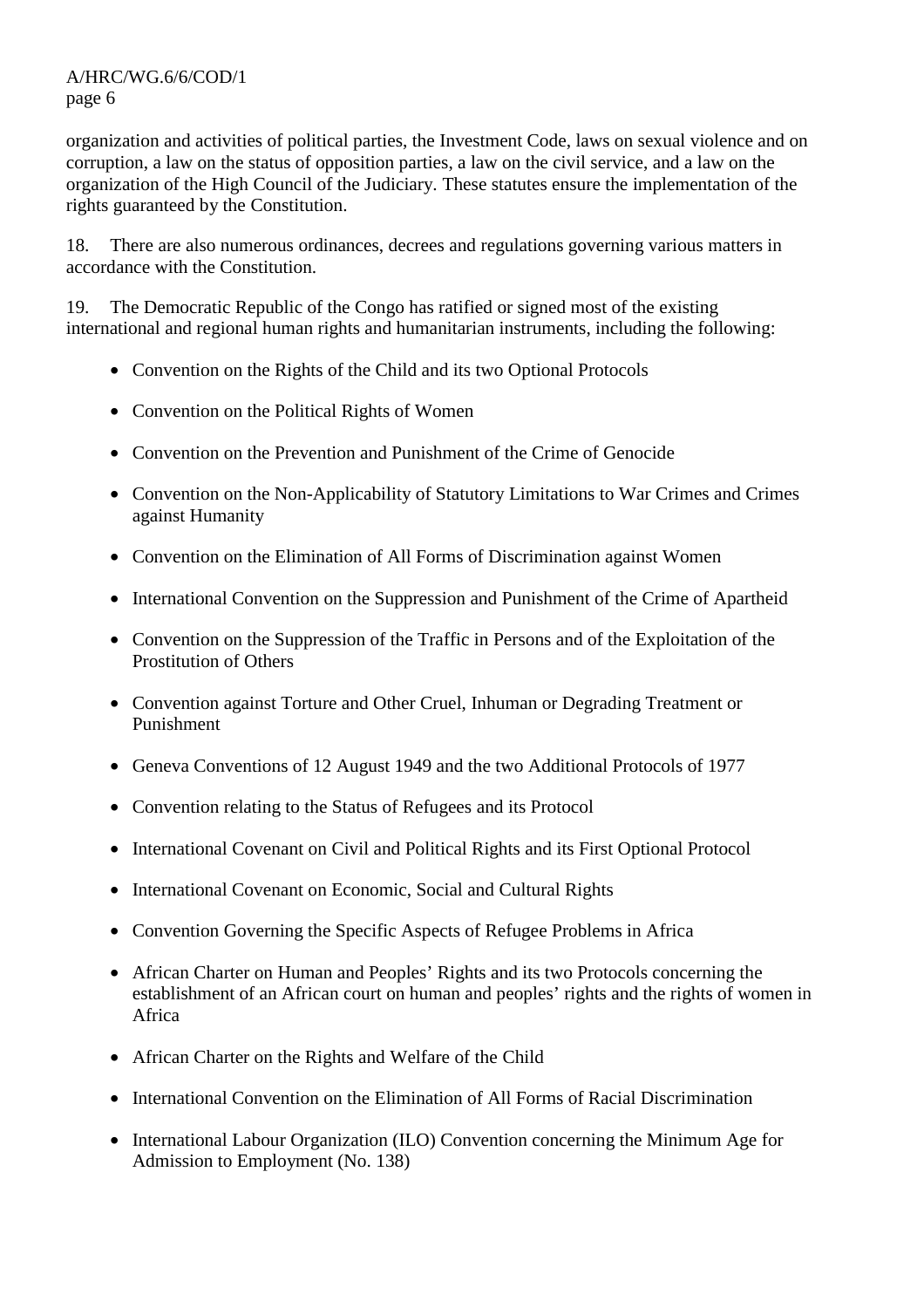- ILO Convention concerning the Prohibition and Immediate Action for the Elimination of the Worst Forms of Child Labour (No. 182)
- Rome Statute of the International Criminal Court

20. For a number of years now, Congolese courts have been basing their decisions on international human rights treaties. For example, in refusing to conduct criminal proceedings against a child aged 17, the Magistrate's Court of Kinshasa/Assossa cited articles 2 and 17 of the African Charter on the Rights and Welfare of the Child, which establishes 18 years as the minimum age of criminal liability. The minor in question was then returned to the Prosecutor's Office for referral to the juvenile court (cf. RP 4215/IV of 3 April 2006).

## **B. Institutional framework**

21. Under the Constitution of 18 February 2006, the institutions of the Democratic Republic of the Congo are the President, Parliament, the Government, and the courts and tribunals.

22. At the central level, Parliament is made up of two administratively and financially autonomous chambers: the National Assembly and the Senate.

23. There are provincial assemblies and provincial governments as well.

24. The nation's court system is made up of a constitutional court, a court of cassation, a council of State (the Supreme Court currently performs the functions of these three courts in accordance with article 223 of the Constitution), the Military High Court, the ordinary and military courts of justice and the public prosecutors' offices.

25. The Constitution provides for the separation of the three traditional branches of government (the legislature, the executive and the judiciary) in order to effectively ensure that human rights are respected.

26. Under article 203 of the Constitution, the central and provincial governments are jointly responsible for establishing the mechanisms needed to promote and protect human rights and fundamental freedoms.

27. The Constitution provides for two other institutions in support of democracy: the Independent Electoral Commission and the Higher Broadcasting and Communications Council. It also allows for the creation of other such institutions (art. 222, para. 3). The process of establishing the National Human Rights Commission is on track.

28. A bill to establish the National Human Rights Commission, which is to take the place of the human rights watchdog body in place during the transition (the Observatoire national des droits de l'homme (ONDH)), was passed by the Senate in July 2008 and is now being considered for passage by the National Assembly in accordance with the Paris Principles.

29. The Commission is to be a consultative, independent body endowed with legal personality. It will be its job to promote and protect human rights by advising the Government and making proposals concerning human rights, international humanitarian law, humanitarian action and fundamental guarantees for the exercise of civil liberties, as well as any other general issues falling within its purview (cf. article 4 of the bill).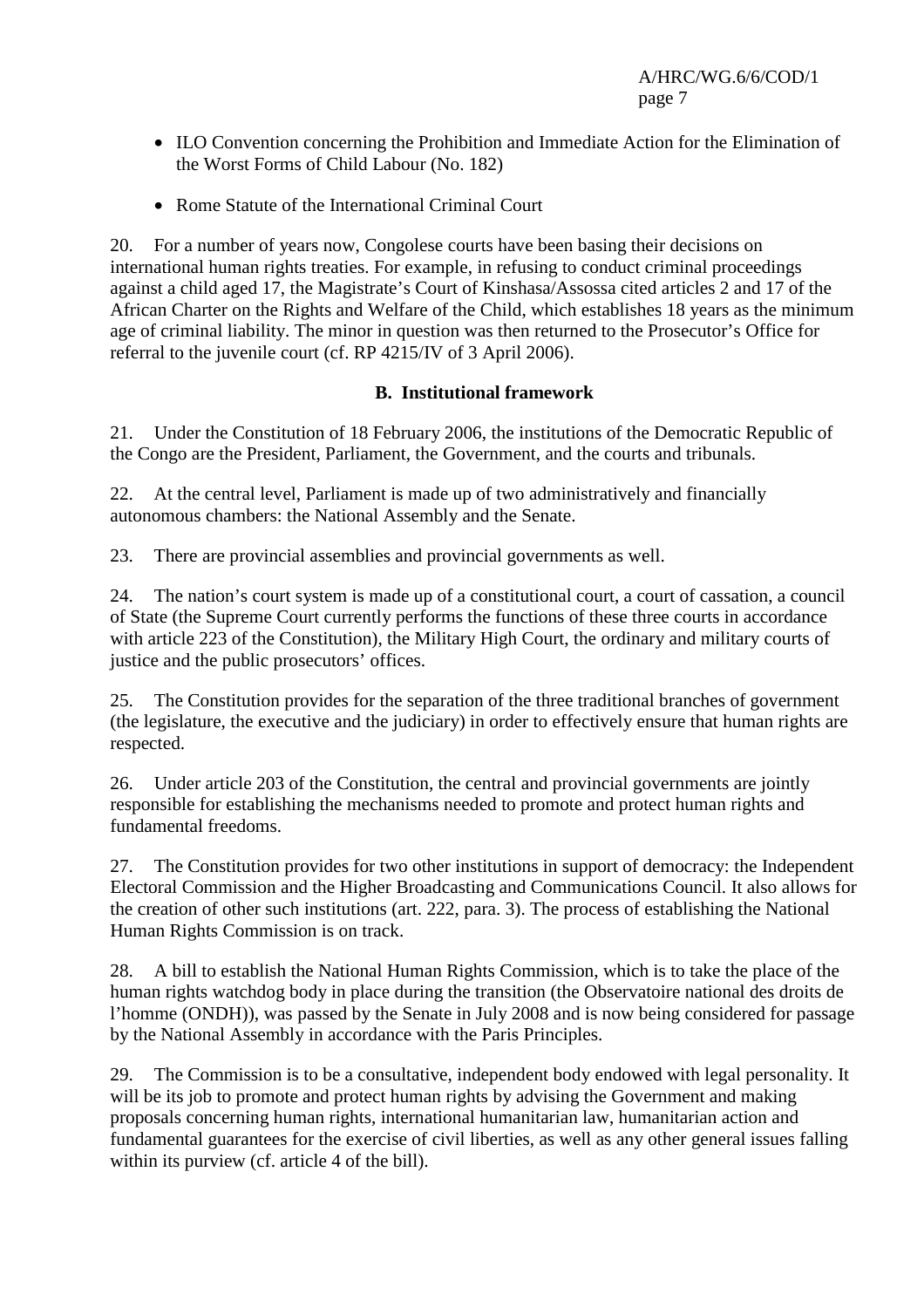30. Other public institutions include the General Accounting Office (*Cour des Comptes*), which monitors the management of public finances, public property and the accounts of provincial governments, decentralized regional bodies and government agencies.

31. The Constitution also provides for the establishment of an equalization fund and an economic and social council, both of which are to play a vital role in protecting the population's economic and social rights.

32. Private-sector stakeholders (e.g., associations, trade unions, the media and political parties) are also involved in promoting and protecting human rights. Human rights NGOs operate in accordance with Act No. 004/01 of 20 July 2001 on non-profit organizations and charities. As of December 2000, there were 424 Congolese human rights and development NGOs. Political parties and groups are governed by Act No. 04/002 of 15 March 2004; as of 6 July 2009, a total of 295 political parties were registered in the country.

33. A specific legal framework for the protection of human rights defenders is not yet in place, but the Ministry of Human Rights takes prompt action whenever the Government learns of a violation of activists' rights. (The liberation of human rights defenders Floribert Chebeya, Dolly Ibefo, Donat Tshikaya, Robert Ilunga Numbi and Golden Misabiko on 20 August 2009 is a recent example.) It is clearly important to have a code of ethics concerning the activities of human rights defenders in keeping with the declaration concerning the rights and responsibilities of human rights defenders adopted by the United Nations General Assembly in 1998.

34. The personal intervention of the Head of State on behalf of two human rights defenders attests to the cooperation that takes place between ONDH and the Government. The President has ordered that an investigation be undertaken into the case of Mr. Lukando, whose complaint against a superior officer was submitted by ONDH to the Military Prosecutor's Office of the Armed Forces (FARDC) in November 2005. Medical care (at the Nganda medical centre) and social services have also been made available to the victim. In another case, after outlaws broke into the residence of the Chairperson of ONDH, the Head of State ordered that security be tightened around the domicile in response to a request by the Geneva-based International Coordinating Committee of National Institutions for the Promotion and Protection of Human Rights.

# **IV. PROMOTION AND PROTECTION OF HUMAN RIGHTS**

## **A. Civil and political rights**

## **1. The right to life and to physical integrity**

35. Article 16 of the Constitution guarantees the right to life, to physical integrity and to unfettered personal development subject to respect for the law, public order, the rights of others and accepted principles of morality.

36. The Constitution of 18 February 2006 retains earlier constitutional provisions that lay the foundations for the elimination of the death penalty (arts. 16 and 61). A bill to abolish capital punishment is currently before Parliament.

37. In respect for the sanctity of human life, no death sentence has been carried out in the Democratic Republic of the Congo in over seven years, even though the moratorium on the death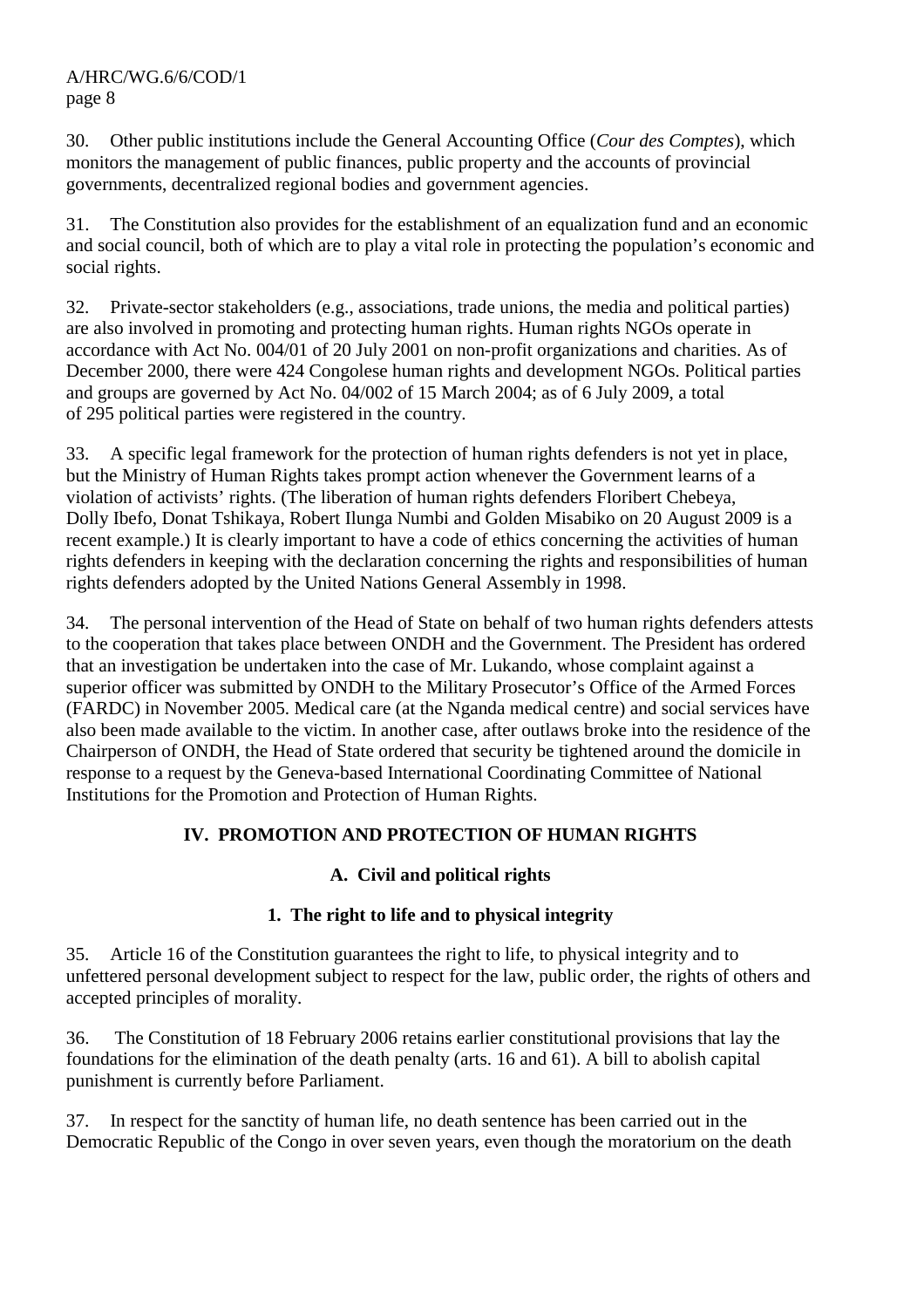penalty was lifted on 23 September 2002. Article 61 of the Constitution includes the right to life among those rights which cannot be abrogated even under exceptional circumstances. A bill criminalizing torture is currently making its way through Parliament together with amendments to the Criminal Code. The law on the protection of children of January 2009 already defines and punishes acts of torture committed against minors (art. 151).

38. Numerous offences against life and acts of torture have occurred in the course of the war waged against the Democratic Republic of the Congo, which has taken a toll of approximately 5 million lives. Justice must be done for the victims of all war crimes, crimes against humanity and other heinous acts, such as the murders of Frank Ngyke, Didace Namujimbo, Serge Maheshe and Bruno Koko Chirambiza; mass rapes committed in Shabunda by soldiers in April 2009 and in the main prison in Goma; summary executions of civilians in Kiwandja by members of the Congrès National pour la Défense du Peuple (CNDP); and the massacres and displacement of children in Bas-Uélé and Haut-Uélé by the Lord's Resistance Army (LRA) which are still going on today. Members of the armed forces and the police force, including senior officers, who have committed serious human rights violations in the eastern part of the country are being tried and sentenced.

## **2. Civil liberties**

39. The Constitution guarantees numerous civil liberties, including the freedom of movement (art. 30), freedom of information (art. 23), the right of peaceful unarmed assembly, the right to demonstrate and freedom of association (art. 37).

40. The Government has worked with the national human rights institution to uphold the right to demonstrate and to protect citizens' rights more fully, as attested to by the Ministry of the Interior's acceptance of the recommendation made by ONDH (established by Act No. 04/019 of 30 July 2004) in 2006 regarding the issue as to whether prior authorization would be required or if a simple notification would suffice.

41. Circular No. 002/2006 on public demonstrations and meetings, which the Ministry of the Interior sent out on 29 June 2006 to all the provincial governors and the governor of Kinshasa, takes into account ONDH document No. 011/ONDH/2006 of 21 June 2006 and is in keeping with the Constitution of 18 February 2006. This circular sets aside the rule regarding prior authorization and states that prior notification of public meetings or demonstrations is sufficient.

42. The current regulation governing public demonstrations is in accordance with articles 26 and 29 of the Constitution of 18 February 2006, with article 29 of Elections Act No. 06/006 of 9 March 2006, which applies only during election campaigns, and with Decree-Law No. 196 of 29 January 1999 in a manner that is also in keeping with the Constitution.

43. When people break the law, the authorities take the necessary steps to protect the rights of others.

44. The law on opposition parties has already been passed (Act No. 07/008 of 4 December 2007), and such parties are free to organize both in Parliament and elsewhere.

45. Freedom of the press, which is guaranteed in articles 23 and 24 of the Constitution, is also being upheld. Article 8 of Act No. 96-002 of 22 June 1996 governs its implementation.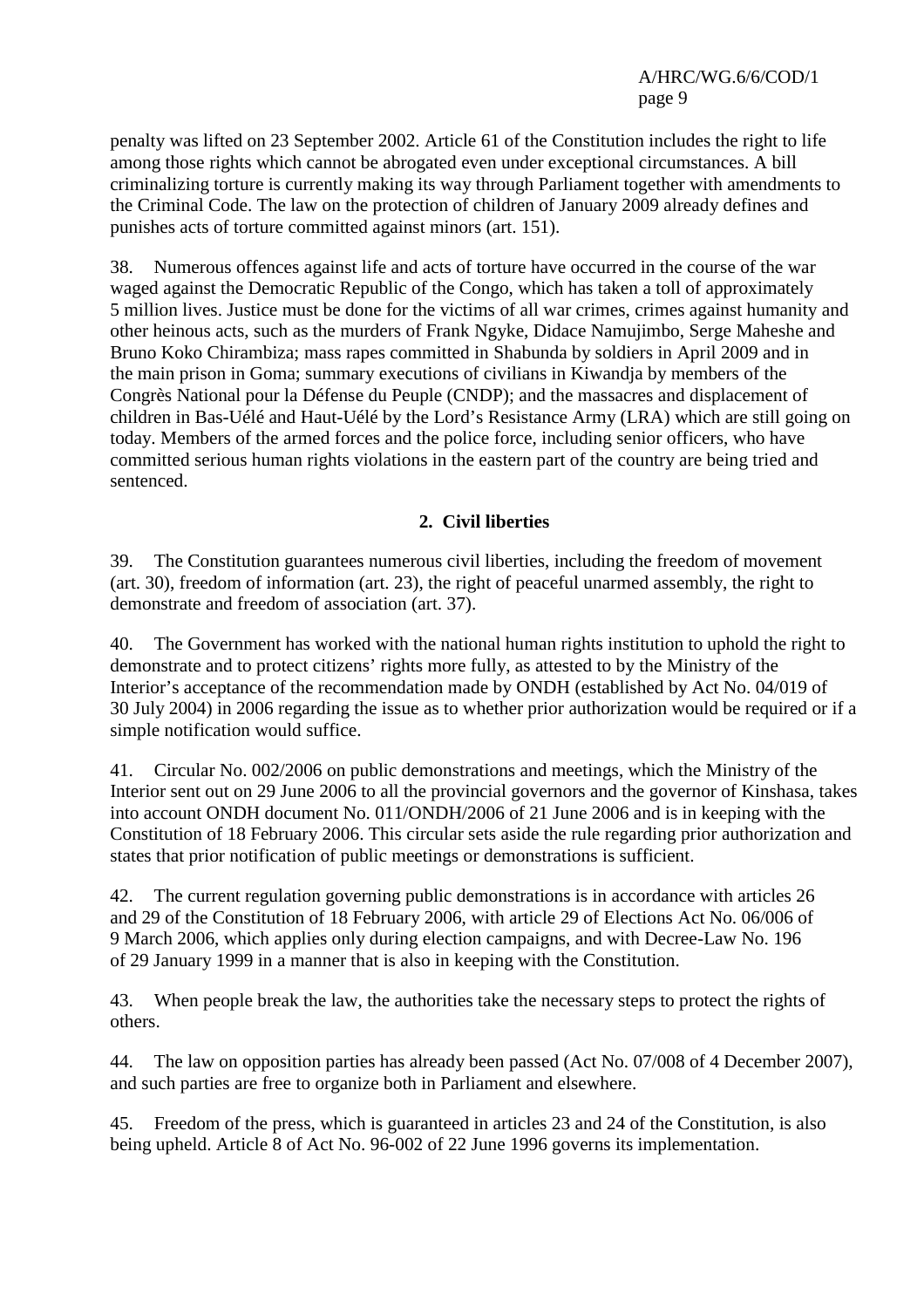46. The legal reforms now under way will certainly take into account the arguments put forward for decriminalizing press offences. As of 2009, the country has 201 written press outlets, 55 television channels and 212 radio stations. The creation of the Higher Broadcasting and Communications Council (the relevant law is in the process of being passed in Parliament) will surely allow the freedom of the press to be promoted more effectively.

## **3. The right to access to justice and a fair trial**

47. This right is guaranteed by the Constitution, but some difficulties in gaining such access do exist, owing, in particular, to the following factors: the distance some people must travel to reach courts of justice, a shortage of judges, high court costs, judicial corruption and budget shortfalls.

48. Remedial measures include free legal assistance and the implementation of comprehensive justice system reforms. Substantial wage increases for judges are being phased in, and persons found to be engaging in corrupt practices are being punished. A considerable number of judges have recently been dismissed from their posts.

#### **B. Economic, social and cultural rights**

## **1. The right to education**

49. The Constitution provides that everyone has the right to receive an education through the national school system, which is composed of public and accredited private schools. Article 43, paragraph 5, of the Constitution states that primary schooling is compulsory and is provided free of charge in public schools (see also article 38 of the Child Protection Code).

50. Although this provision is not yet fully in effect, the Congolese Government is working to increase the budget allocation for education, which has risen from 5 per cent of the total budget in 2005 to 7.1 per cent in 2006, 7.8 per cent in 2007 and 8.2 per cent in 2008.

51. The public education system is faced with a number of challenges, however. Problems in this area include insufficient capacity, dilapidated infrastructure, shortages of teaching materials, a lack of motivation among teaching staff and a misalignment between the type of education that is being imparted, on the one hand, and students' and society's needs, on the other.

52. Considerable effort has gone into organizing State exams and publishing students' scores promptly so that the school year can start on time and so that successful candidates have time to sign up with universities and other institutions of higher learning. With assistance from UNICEF and the United Kingdom, the country has achieved a significant increase in the basic education enrolment rate, especially for girls.

53. The country is now building more classrooms in primary, secondary and vocational schools in order to boost the school system's capacity. State funds and grants from bilateral and multilateral partners are being used for this purpose.

54. Efforts are also being made to upgrade staff and make organizational improvements, in accordance with the applicable laws and regulations, in the universities and other institutions of higher learning.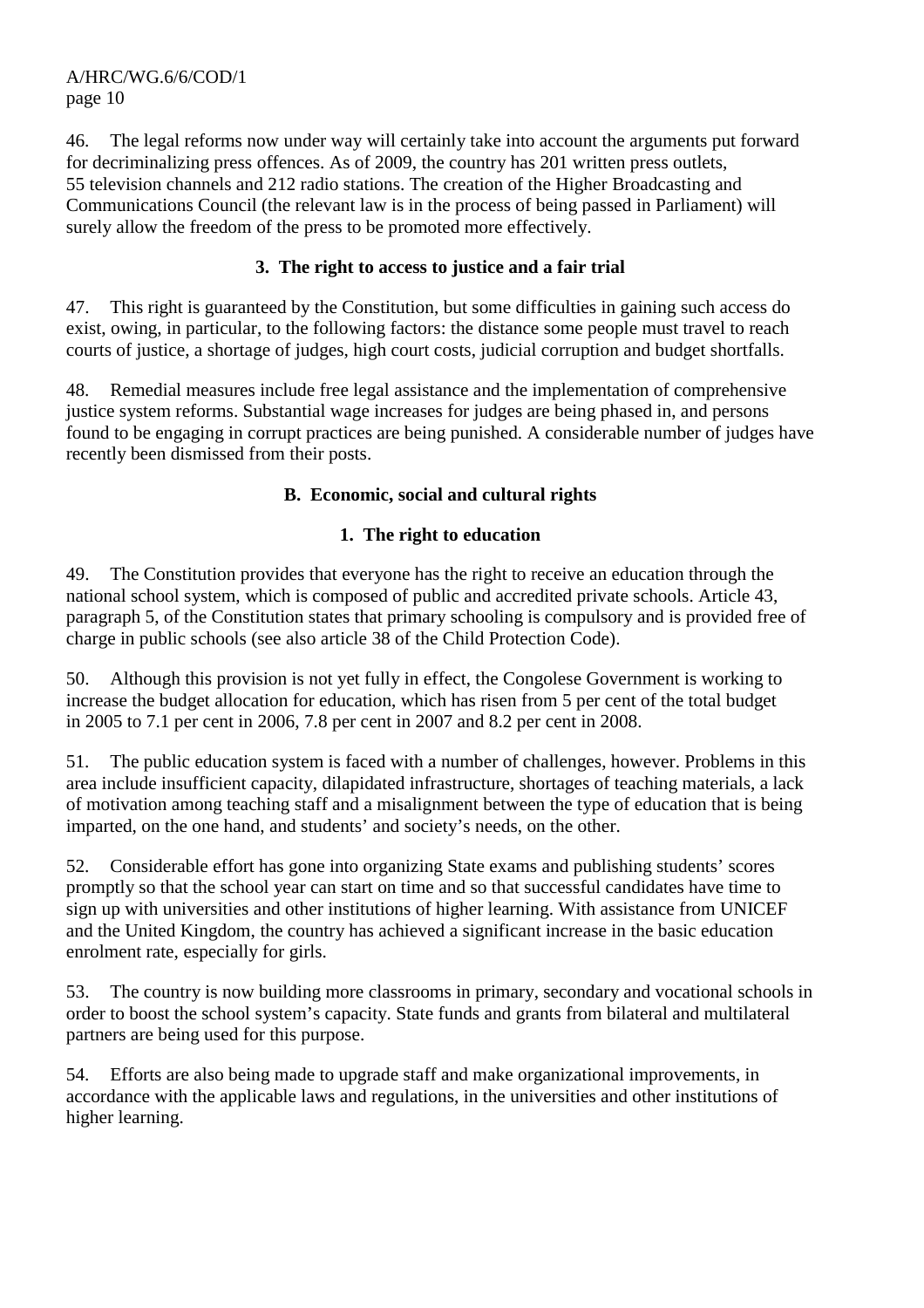## **2. The right to health**

55. Article 47 of the Constitution guarantees the right to health and to food security. The text of a statute governing the activities of physicians has been drafted in the course of discussions between the executive branch and representatives of the medical profession. This text has been endorsed by the Council of Ministers and is in the process of being passed into law.

56. Health-care services in the Democratic Republic of the Congo are structured in three tiers: health districts (*zone de santé* (ZS)), general hospitals and health centres.

57. Since 2003, the number of health districts has climbed from 306 to 515, but human resource and infrastructure requirements have also risen. There is also a disconnect between the demand for quality health care and the increasing number of unviable health districts.

58. The Government is making a considerable effort to provide greater access to health care. A law to protect the rights of people living with or affected by HIV/AIDS was passed in 2008. With support from China, steps are being taken to implement the policy on the renovation and construction of hospitals, and work is being done on the hospital in downtown Kinshasa. Financing is being provided for projects to combat such diseases as AIDS, tuberculosis and malaria, and national programmes targeting these maladies are under way. The vaccination rate for DTC-Hep. B3 was above 85.5 per cent in 2007, up from 75.4 per cent in 2006.

59. As part of the Government's policy focusing on five key priority areas, as of April 2009 at least 27 health centres had been built in the country and a total of 272 health centres, general hospitals and medical schools had been outfitted. In addition, 570 centres and hospitals receive subsidized pharmaceuticals.

## **3. The right to housing, water and electricity**

60. Article 48 of the Constitution guarantees the right to decent housing and to access to drinking water and electricity.

61. The Inga dam is still the country's main means of generating hydroelectricity. Much of its output is exported, however, and the electricity access rate is very low: 1 per cent in rural areas and 30 per cent in urban areas. The national average is 6 per cent, whereas the average access rate in sub-Saharan Africa is 24.6 per cent. Given this situation, the Government has revamped its policy with a view to expanding the Inga dam's capacity, ensuring that it receives all due export earnings, and providing the population with greater access to electrical power.

62. The population's access to drinking water is also limited, with access rates of 12 per cent in rural areas and 37 per cent in urban areas. In addition, the wells and springs where people obtain water are often not protected. The Government is working, with assistance from Germany, to expand the capacity of the public water distribution company, REGIDESO (26 of its 94 water distribution centres have been completely destroyed during armed clashes in the eastern part of the country).

63. A housing policy is in place that focuses on the phased development of the Mpasa and Mitendi sites in Kinshasa. On 24 June 2009 the environmentally-friendly Mitendi housing development was inaugurated as a public-private partnership. A total of 1,878 low-cost social housing units are to be built on this site using new construction technology and prefabricated materials.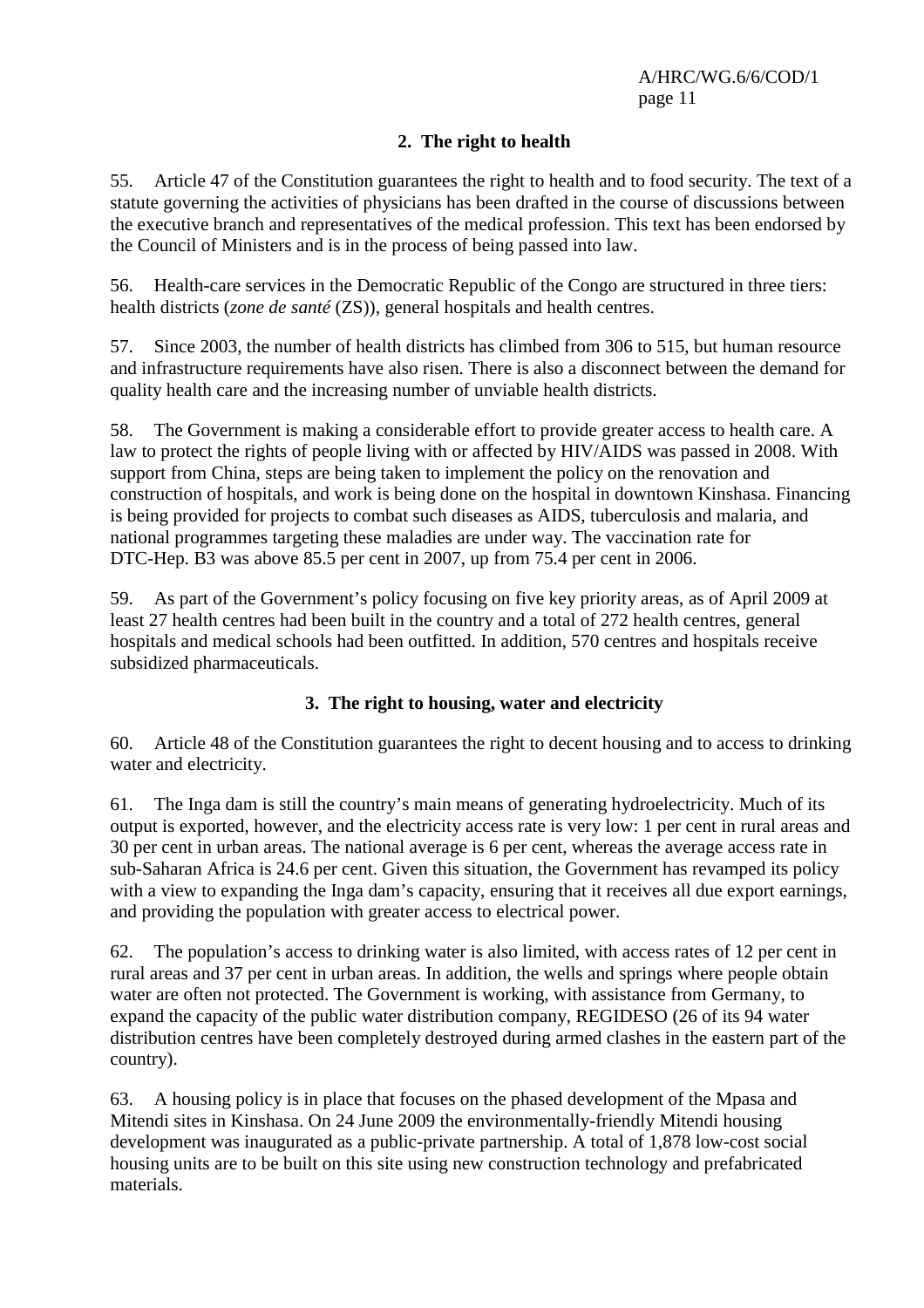64. The fact remains that, during the past three years, a number of plots have been expropriated in the public interest and some people have been removed from sites unfit for human habitation. Instances in which government agents have taken away people's land titles by improper means are one of the major causes of the difficult housing situation, however. In July 2009 the Government proceeded to dismiss over 200 agents of the Ministry of Land Affairs on grounds of corruption.

#### **4. The right to work**

65. Article 36 of the Constitution guarantees the right to work, protection against unemployment and equitable pay sufficient to enable workers and their families to live with human dignity. A great deal of effort has gone in to implementing this right in the face of various constraints. The General Labour Inspectorate has been raised to the rank of a General Secretariat, bonuses are being given to inspectors (starting in 2008), and the guaranteed minimum wage established in 2002 was raised to \$1.96 between July and December 2008 and to \$2.5 as of 1 January 2009.

#### **C. Collective rights**

66. Like the African Charter on Human and Peoples' Rights, the Constitution of the Democratic Republic of the Congo guarantees a number of collective rights, including the right to peace and security, the right to a healthy environment conducive to integral development, and the right to the enjoyment of national assets and the common heritage of humankind. The State has made a solemn commitment to defend these rights and to promote their enjoyment.

67. Accordingly, any act that deprives the nation or natural or legal persons of all or part of the livelihoods they derive from their resources or natural wealth or assets constitutes the offence of plundering and is punishable under the law, without prejudice to international provisions on economic crimes. If such acts are committed by a public authority, they are classified as high treason and are to be punished as such.

68. Recurrent armed conflicts have blocked the full realization of the right to peace. With support from the United Nations Organization Mission in the Democratic Republic of the Congo (MONUC), the Government is striving to deal with the lack of security in the country caused by the activities of foreign armed groups (the Lord's Resistance Army (LRA), the Democratic Forces for the Liberation of Rwanda (FDLR), etc.) and local rebel groups opposed to the Goma peace process (cf. Acts of engagement signed on 23 January 2008 at the Conference on Peace, Security and Development held in Goma). The Goma acts of engagement have led to the establishment, by executive order, of the Amani programme, which has recently been converted into a larger-scale initiative known as the Stabilization and Reconstruction Plan for Areas Emerging from Armed Conflict (STAREC) for Nord-Kivu, Sud-Kivu, Nord-Katanga, Maniema and the Bas-Uélé, Haut-Uélé and Ituri districts in the Province Orientale.

## **D. Rights of specific groups**

69. The Congolese State protects the rights of women, children, persons with disabilities, older persons and refugees. To this end, it has ratified almost all of the relevant international and regional instruments.

70. An ongoing effort is being made to introduce measures to fulfil these commitments or to adapt existing legislation for this purpose.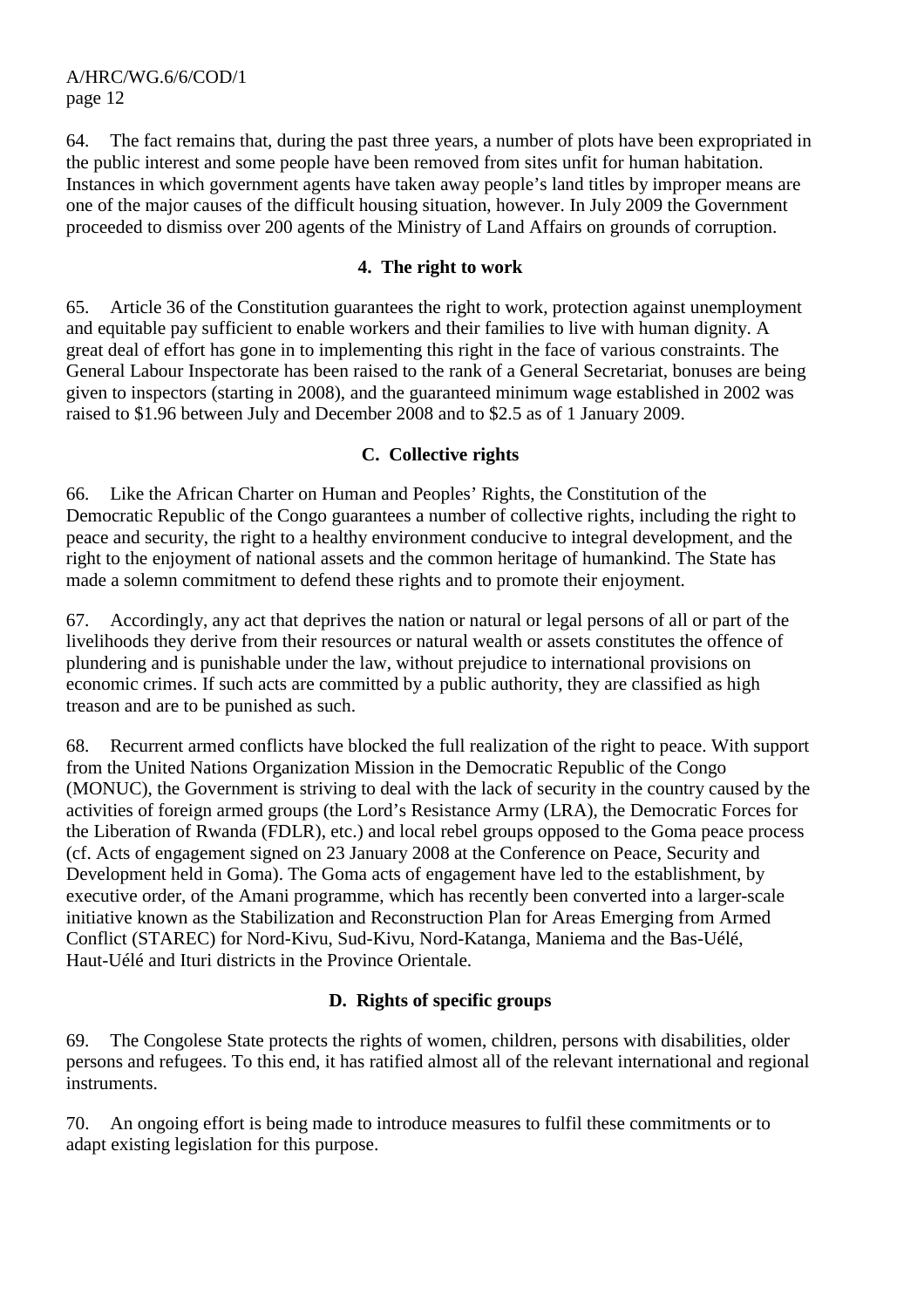71. A bill to ensure gender balance is being drafted in order to give effect to article 14 of the Constitution, which guarantees women the right to equitable representation in national, provincial and local institutions.

72. Under the Child Protection Code (Act No. 09/01) of 10 January 2009, it is an offence to refrain from aiding a child in danger (arts. 191 and 193) or to refrain from assisting a woman who is giving birth (art. 146).

73. Legislation ratifying the Convention on the Rights of Persons with Disabilities is currently before Parliament. The provision of care for persons living with disabilities is ensured by the Ministry of Social Affairs and Humanitarian Action. The office within the Ministry that is responsible for coordinating rehabilitation services oversees the National Vocational Training Centre for Persons with Disabilities, the National Service for Rehabilitation and Retraining, and the National Institute for the Blind. The Government is working to systematize support services for families with disabled children, which are as yet quite limited.

74. A bill for the protection of older persons is now being drafted.

75. A law for the protection of refugees was passed in 2002. The National Commission for Refugees works with the Office of the United Nations High Commissioner for Refugees under the supervision of the Ministry of the Interior, Decentralization and Security.

## **V. COOPERATION WITH HUMAN RIGHTS MECHANISMS**

#### **A. Human Rights Council**

76. As a State Member of the United Nations, the Democratic Republic of the Congo took part in all the sessions and other activities of the Commission on Human Rights until its replacement by the Human Rights Council in 2007 and has continued to participate actively in those of the Council since that time. It also cooperates with the Council's various mechanisms, including the universal periodic review, for which it will present its report in December 2009.

77. The country takes part in the various regular and special sessions of the Council and is working on an ongoing basis to implement the resolutions that directly apply to it.

78. The country also participates in the sessions of the Working Group on the Universal Periodic Review on a regular basis and, as necessary, in other working groups such as those dealing with complaints procedures and with the use of mercenaries.

79. The Council's eighth special session, held in December 2008, was devoted to the situation in the Democratic Republic of the Congo and resulted in a number of recommendations.

80. The Government is acting upon the resolution adopted by the Council on 27 March 2009 on the situation of human rights in the Democratic Republic of the Congo and plans to report on its implementation at the thirteenth regular session of the Council in March 2010.

#### **B. Office of the United Nations High Commissioner for Human Rights**

81. The Office of the United Nations High Commissioner for Human Rights (OHCHR) has had a field office in the country since 1998 and works effectively with Congolese authorities to promote and protect human rights. The High Commissioner thus has a representative on the ground in the Democratic Republic of the Congo.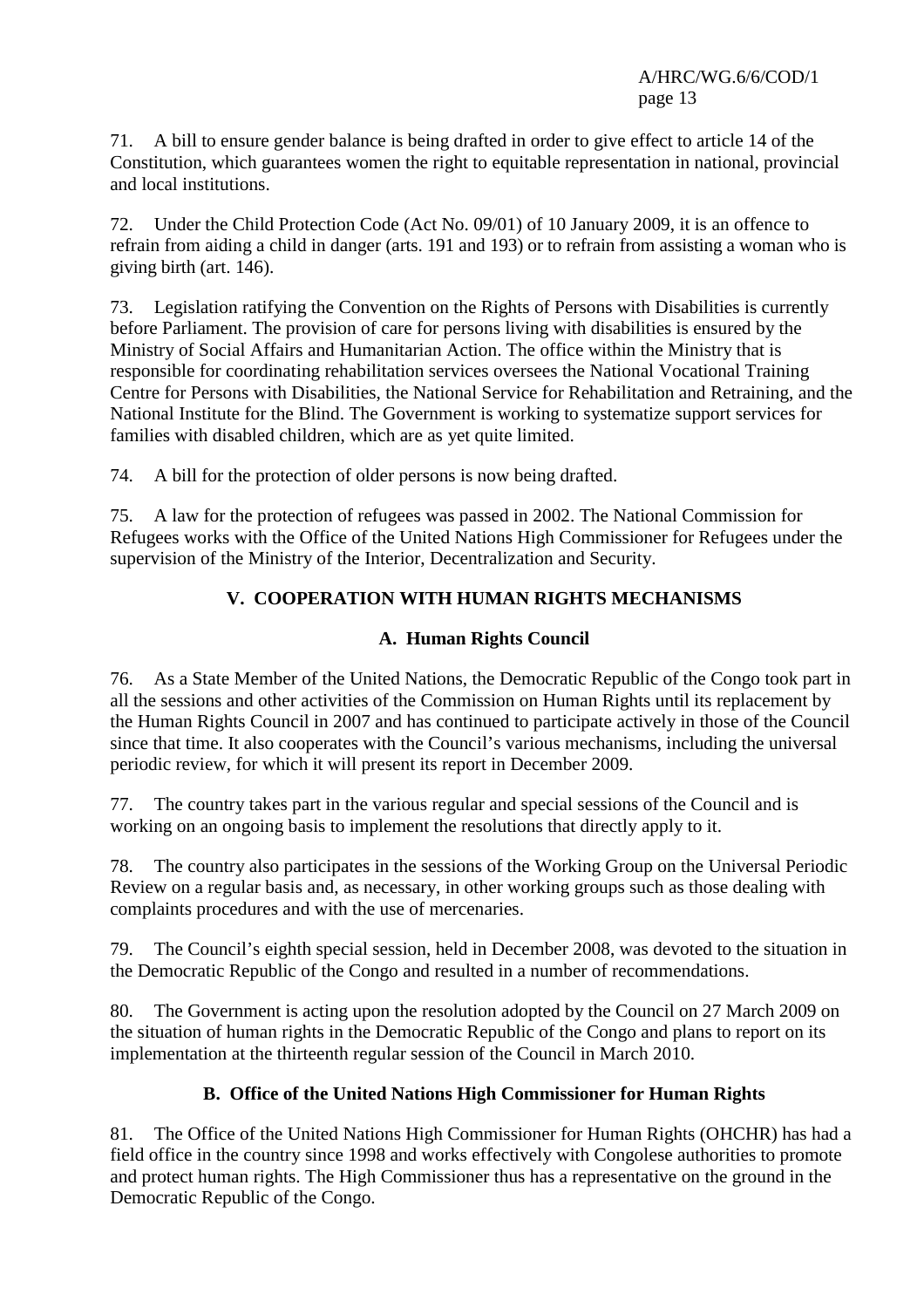82. Various activities to heighten public awareness about human rights instruments, monitor the human rights situation in conflict zones and protect citizens' rights are undertaken by the Ministry of Human Rights with support from OHCHR.

83. The Council's resolution of 27 March 2009 does, however, recommend that collaboration between OHCHR and the country be increased and that assistance be enhanced.

84. The Director and Deputy Director of the Joint OHCHR/MONUC Human Rights Office have been asked to take part, as full members, in the meetings of the recently reactivated "Entité de liaison des droits de l'homme" in the Democratic Republic of the Congo.

## **C. African Commission on Human and Peoples' Rights**

85. The Democratic Republic of the Congo has ratified the African Charter on Human and Peoples' Rights, is a full member of the African Commission on Human and Peoples' Rights, and participates in its regular and special sessions.

86. At the close of the Commission's thirtieth regular session in 2001, the Government was pleased to secure a decision by the African Union to arrange for a special session to discuss the armed aggression being directed against the country and the human rights violations it was causing. Unfortunately, that special session was never held.

87. The country has made an effort to put its reporting schedule with the African Commission back on track. Accordingly, it submitted its initial report (combining the second, third, fourth, fifth, sixth and seventh periodic reports) in 2002 and its second periodic report (combining the eighth, ninth and tenth reports) in 2007. The second report's presentation to the forty-fifth session of the African Commission on Human and Peoples' Rights is scheduled for 11-25 November 2009.

## **D. Cooperation with special procedures**

## **1. Special procedures of the Human Rights Council**

88. The country is currently cooperating with seven Special Rapporteurs or Special Representatives holding the following thematic mandates: violence against women, its causes and consequences; the human rights of internally displaced persons; the independence of judges and lawyers; the situation of human rights defenders; children and armed conflict; the right of everyone to the enjoyment of the highest attainable standard of physical and mental health; and human rights and transnational corporations and other business enterprises.

89. The Government invites specific persons to visit the country at specified points in time in order to report on the situation to the Human Rights Council. Most of the recommendations made in their reports have been taken into consideration by the country's authorities.

90. Professor Walter Kälin, Representative of the Secretary-General on the human rights of internally displaced persons, and Ms. Margaret Sekaggya, Special Rapporteur on the situation of human rights defenders, recently travelled to the Democratic Republic of the Congo (in January and May 2009, respectively). In October 2009, the Special Rapporteur on extrajudicial, summary or arbitrary executions will pay a working visit to the country.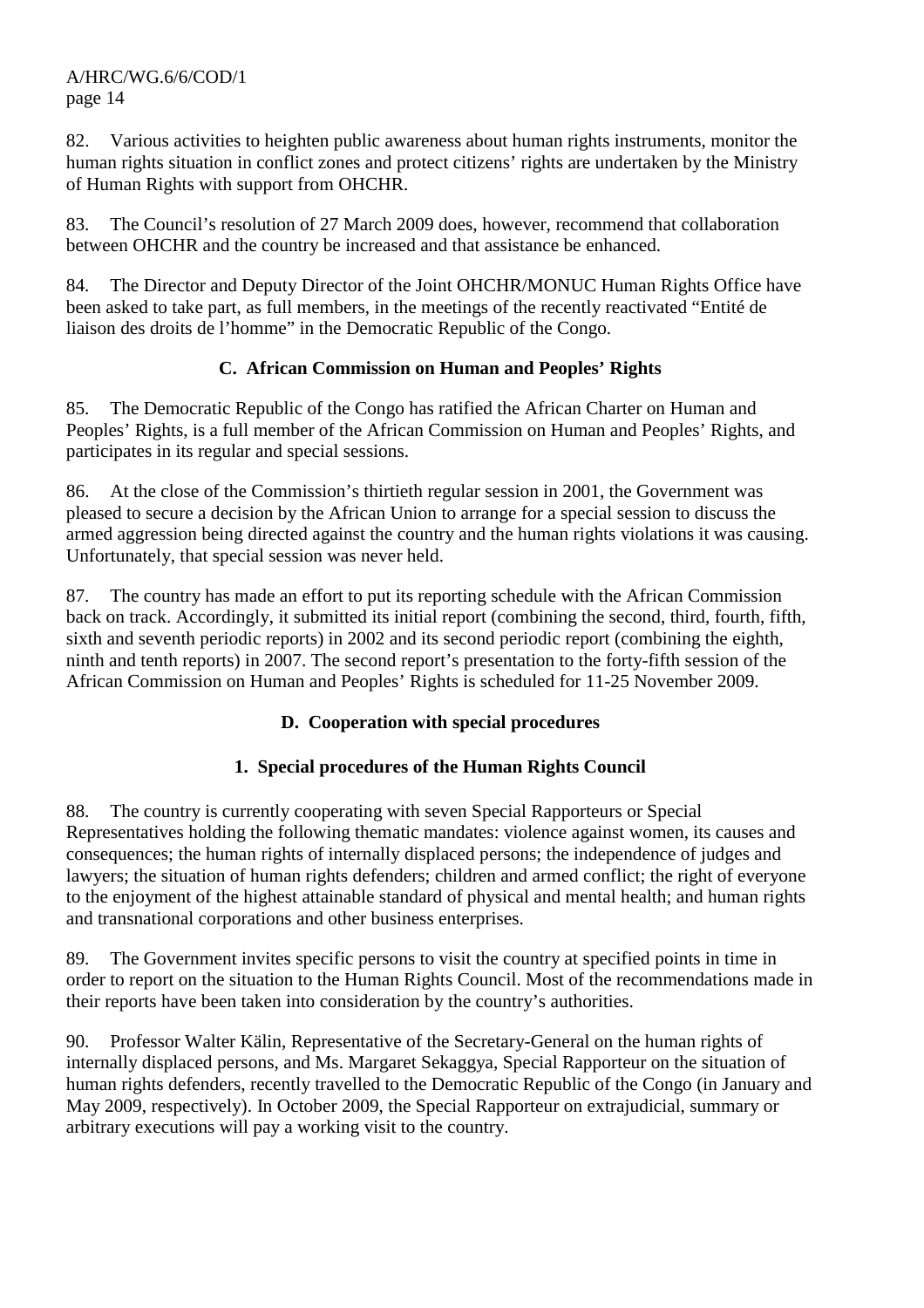#### **2. Special procedures of the African Commission on Human and Peoples' Rights**

91. The Democratic Republic of the Congo works proactively with the various bodies, commissioners and special rapporteurs of the African Commission and invariably welcomes their visits to the country to monitor the human rights situation. Ms. Reine Alapini Gansou, Special Rapporteur on human rights defenders in Africa, will be visiting the country in the very near future.

#### **E. Human rights treaty bodies**

92. The Democratic Republic of the Congo has ratified the major human rights instruments and cooperates with the human rights treaty bodies through the regular submission of reports.

93. The Government is making an effort to bring its reports up to date. An inter-ministerial committee responsible for preparing the country's initial and periodic reports was set up in 2001 and continues to carry out this task.

## **1. Reports recently submitted**

94. In January 2009, the Government transmitted its initial report on implementation of the Optional Protocol to the Convention on the Rights of the Child on the involvement of children in armed conflict to the Secretary-General of the United Nations.

## **2. Reports recently presented**

95. On 21 January 2009, the Government presented its second periodic report on implementation of the Convention on the Rights of the Child to the Committee on the Rights of the Child at its fiftieth session and responded to the Committee's questions on the subject.

#### **3. Reports soon to be transmitted**

96. The following reports are now being finalized. The first two of these reports will be submitted to the relevant treaty bodies before the end of December 2009:

- √ Fourth periodic report on implementation of the International Covenant on Civil and Political Rights;
- √ Second periodic report on implementation of the Convention against Torture and Other Cruel, Inhuman or Degrading Treatment or Punishment;
- $\sqrt{\phantom{a}}$  Periodic report on implementation of the UNESCO Recommendation concerning Education for International Understanding, Cooperation and Peace and Education relating to Human Rights and Fundamental Freedoms;
- √ Initial report on implementation of the Optional Protocol to the Convention on the Rights of the Child on the sale of children, child prostitution and child pornography.

## **4. Reports scheduled for discussion**

97. The second periodic report on implementation of the International Covenant on Economic, Social and Cultural Rights is scheduled for discussion in November 2009 during the forty-third session of the Committee on Economic, Social and Cultural Rights.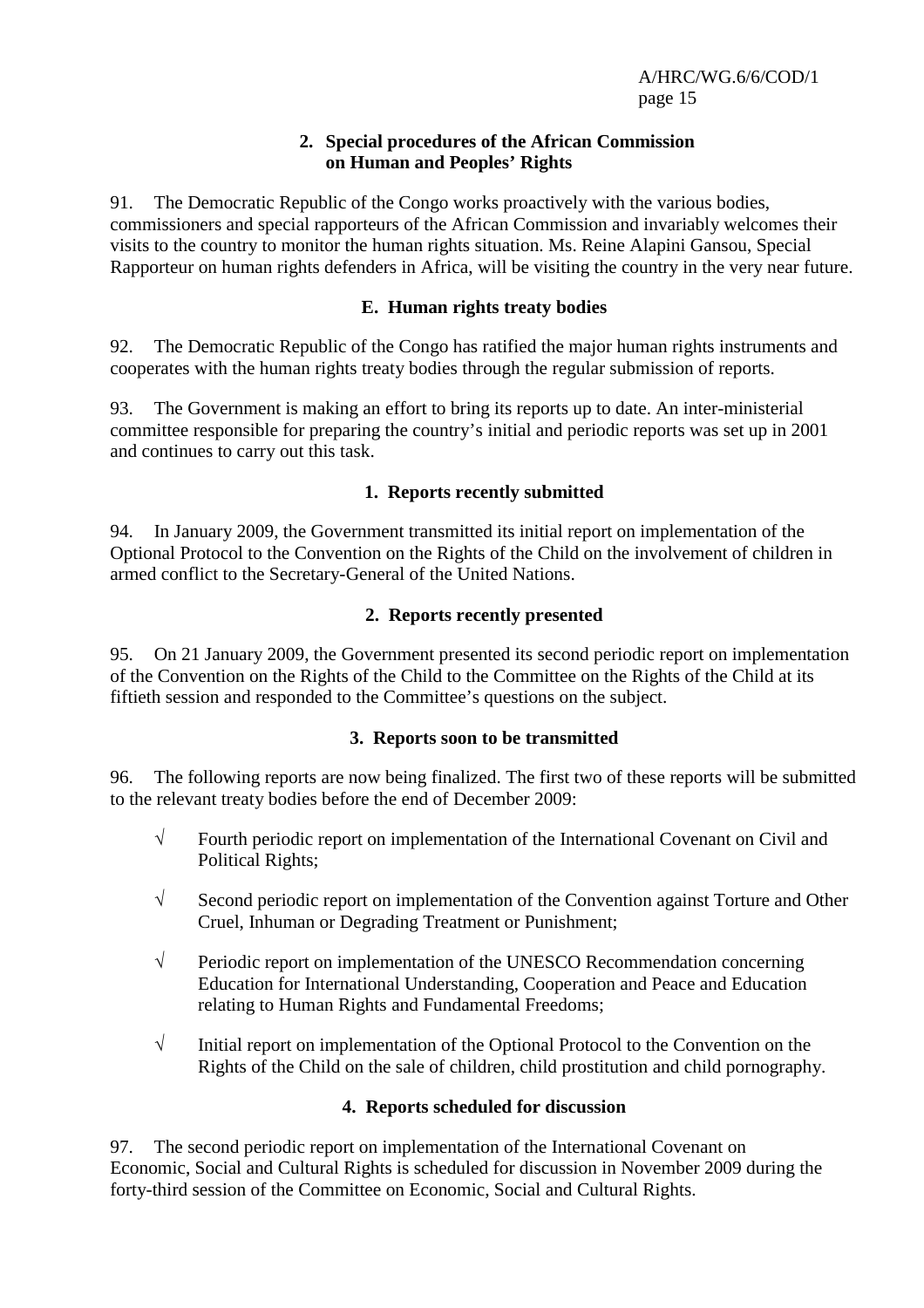98. The second periodic report on implementation of the African Charter on Human and Peoples' Rights is also scheduled for presentation in November 2009 at the forty-fifth regular session of the African Commission on Human and Peoples' Rights.

## **VI. ACHIEVEMENTS AND GOOD PRACTICES**

#### **A. Institutional innovations**

#### **1. Re-establishment of the autonomous status of the Ministry of Human Rights**

99. Following the installation of the Cabinet on 26 October 2008 by Order No. 08/067, the Ministry of Human Rights, which had previously been merged with the Ministry of Justice, was converted back into an autonomous institution. Its areas of responsibility are outlined in article 1.B.35 of Order No. 08/074 of 24 December 2008:

- Promotion and protection of human rights and fundamental freedoms
- Dissemination of information on human rights
- Human rights monitoring
- Examination of flagrant human rights violations through the appropriate mechanisms, such as the Human Rights Mediator and the Monitoring Committee, without prejudice to the work of the courts or the administrative procedures provided for by law
- Cooperation with the High Commissioner for Human Rights, the African Commission on Human and Peoples' Rights and other national, regional and international human rights institutions
- Advocacy on behalf of the Democratic Republic of the Congo with international and regional human rights bodies (Human Rights Council, African Commission on Human and Peoples' Rights)
- Preparation of periodic reports for international and regional human rights monitoring bodies and the distribution of those reports

100. At the provincial government level, there are also variously named ministerial offices that are responsible for human rights, justice and gender affairs.

#### **2. The Ministry of Gender Affairs, the Family and Children**

101. The Government accords special priority to the promotion of gender equity and the equitable representation of women in the country's institutions. Children and families should also be protected. The inclusion of the word "family" in the name of this ministry reflects the practical application of article 40, paragraph 2, of the Constitution, which stipulates that the family is to be placed under the protection of the State.

102. Under the aegis of the Ministry, the National Children's Council and National Women's Council were created and are now in operation under the terms of Orders Nos. 11/CAB/V.M/AFF/SOF/98 of 13 May 1998 and CAB/V.M/AFF/SOF/015/98 of 10 July 1998.

103. These two councils also have offices at the provincial and even at the district levels.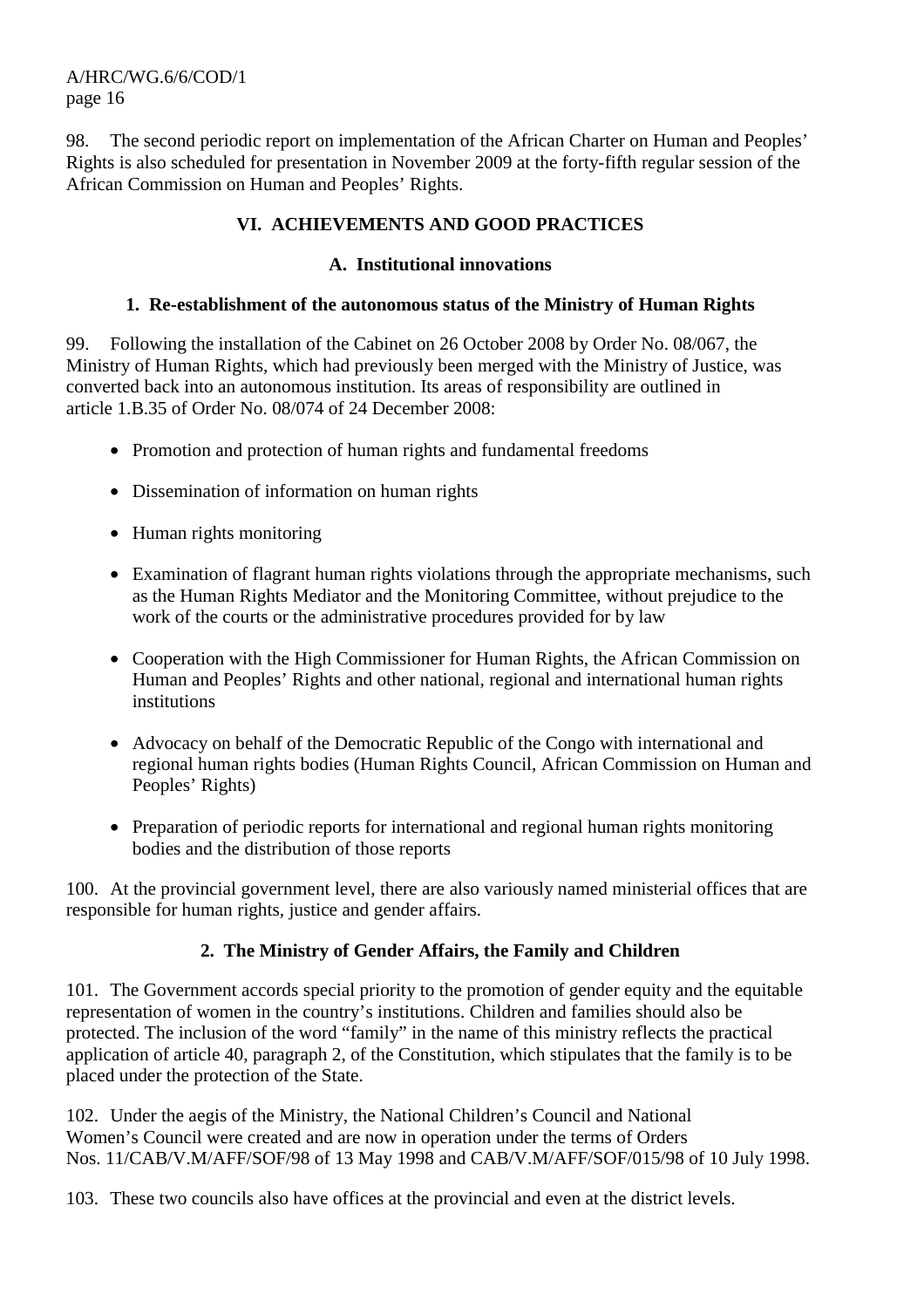104. The functions and authorities assigned to the Ministry of Gender Affairs, the Family and Children include:

- Consideration and implementation of all such measures as may be necessary to put an end to discrimination and violence against women with a view to ensuring women's equality with men before the law
- Reinforcement of the legal and institutional structure for ensuring women's participation in the nation's development and a meaningful level of representation in national, provincial and local institutions

## **3. Establishment of the "Entité de liaison des droits de l'homme" in the Democratic Republic of the Congo**

105. In accordance with the resolution adopted by the Human Rights Council on 27 March 2009 on the situation of human rights in the Democratic Republic of the Congo, on 22 June 2009 the Government approved a decree on the creation, organization and operation of the "Entité de liaison des droits de l'homme" as a mechanism for consensus-building and cooperation with respect to human rights in the country.

106. This mechanism is composed of human rights institutions, ministries, government services, delegates of national and international agencies, and representatives of human rights NGOs. Its job is to study the underlying causes of human rights violations and to propose solutions for these problems (article 2 of the above-mentioned decree).

## **4. Creation of a technical inter-ministerial committee for the preparation and follow-up of initial and periodic human rights reports**

107. This inter-ministerial committee was created in accordance with a ministerial decision issued by the Minister for Human Rights on 13 December 2001, which was then revised on 17 April 2007 and 12 June 2009.

108. In addition to preparing human rights reports, the committee is responsible for follow-up and for evaluating the implementation of human rights treaties and action taken in response to treaty body recommendations. It is also its job to keep relevant documents on file and to compile statistics on the situation with respect to human rights, including the rights of specific groups.

# **5. Establishment of the High Council of the Judiciary**

109. This Council, whose establishment is provided for in article 152 of the Constitution, has recently been created in accordance with Act No. 08/013, promulgated by the Head of State on 5 August 2008. Since the judiciary is the branch of government responsible for guaranteeing citizens' individual freedoms and fundamental rights (article 150, paragraph 1, of the Constitution), the High Council of the Judiciary is called upon to play a crucial role in strengthening the independence of the country's justice system. As the body responsible for managing the judiciary, it is its job to nominate judges, decide on promotions, retirements, revocations, resignations and the reinstatement of magistrates (article 2 of Act No. 008/013).

## **6. Creation of a national agency to combat violence against women**

110. The draft text of a decree creating such an agency was approved by the Council of Ministers on 28 August 2009.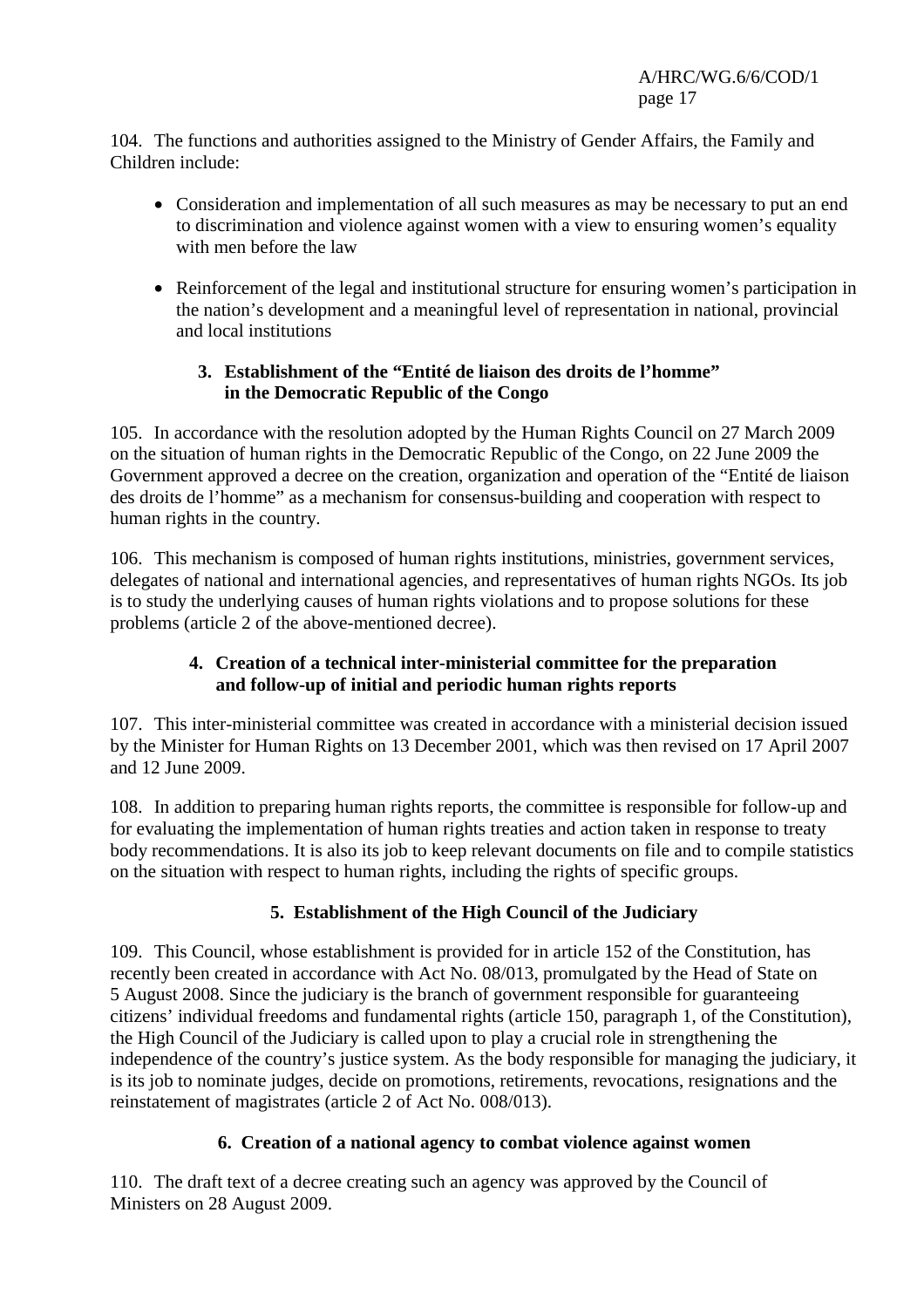## **7. Establishment of a Conference of Provincial Governors**

111. Under the terms of article 200 of the Constitution, the Conference's job is to provide policy and legislative advice and recommendations. Its first meeting was convened (Order No. 09/037 of 20 June 2009) in Kisangani in late June 2009 following the workshop that the Government organized in Kinshasa on 10 and 11 June 2009 to validate the strategic framework for decentralization.

#### **8. Synergies at the provincial level in the effort to combat impunity in cases of sexual violence**

112. The stakeholders in this effort include delegates of the provincial governments, provincial assemblies, the Bar, the judiciary, NGOs, the medical profession and others. The Provincial Commission of Sud-Kivu is particularly active.

#### **9. Creation of an inter-ministerial committee to develop proposals and provide guidance in regard to disarmament, demobilization and reintegration**

113. This committee, which is working to put an end to all instances in which children are associated with armed forces or armed groups, was created by Decree No. 03/041 of 18 December 2003 and has since been modified and expanded. It includes the Minister of Defence, Minister of Human Rights, Minister of the Interior, Minister of Labour, Minister of Agriculture, Minister of Rural Development and Minister of Finance.

## **B. Other good practices**

114. A human rights network has been created within Parliament. The mission of the senators and deputies belonging to this network is to draw attention to crucial human rights issues which need to be resolved as a matter of urgency.

115. A human rights section has been established within the national police force. This section plays an important role in raising awareness about human rights standards.

116. Committees to monitor human rights violations have been set up at the level of military districts and police precincts and are working hard to safeguard people's human rights.

117. In August 2009, the Government organized a national conference on human rights and the rule of law in the Democratic Republic of the Congo. Participants in the conference took stock of the overall human rights situation, assessed the outcome of the first conference on human rights, which was held in June 2001, and analysed recent trends and the outlook for improvements in the human rights situation.

118. In March 2009, the Government adopted a "zero tolerance" policy on crimes of sexual violence. This measure, which was approved by the Council of Ministers, is designed to deter persons from committing such crimes and to combat impunity in general.

119. The Government has organized a zero-tolerance campaign to combat the use of child soldiers. Between 16 June 2008 and 16 June 2009, thousands of children have been taken out of armed groups: 399 in Sud-Kivu, 2,012 in northern Nord-Kivu and 520 in southern Nord-Kivu (cf. UEPN-DDR, 2009).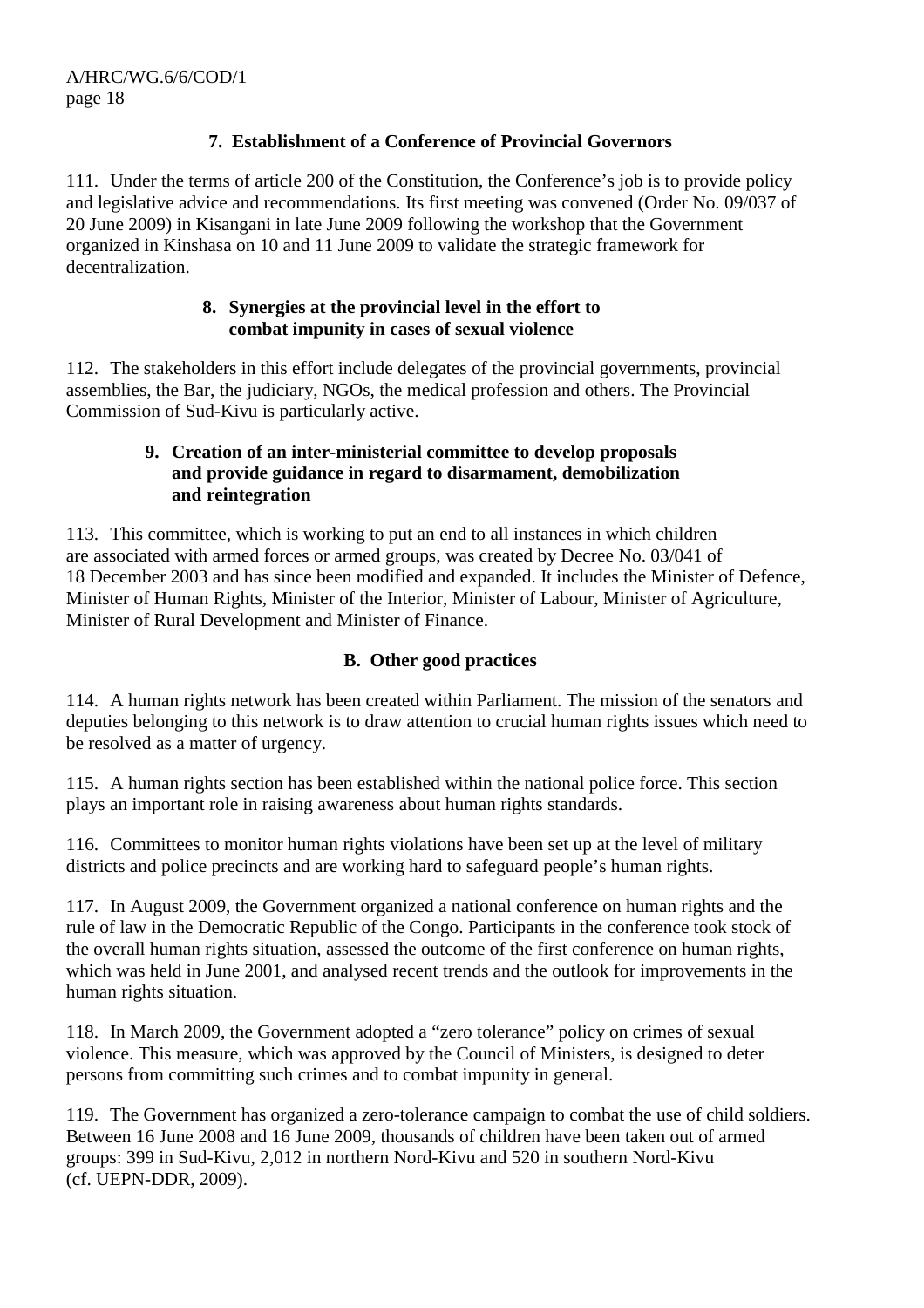120. Good practices in providing increased access to education and improving the quality of instruction include:

- The granting of scholarships to qualifying students attending universities and other institutions of higher learning in all the countries' provinces
- The organization and operation, for some time now, of advanced degree studies and doctoral courses of study at some universities
- The distribution of free textbooks and school supplies at some schools
- Translation of the Convention on the Rights of the Child into four national languages
- 121. Good practices in raising awareness of human rights include:
	- Creating, within the University of Kinshasa
		- √ The UNESCO Chair for Human Rights, Peace, Security and Good Governance;
		- √ The Interdisciplinary Research Centre for Human Rights in Central Africa;
	- Phasing in courses on human rights (in, for example, the course of study leading to a law degree at the University of Kinshasa)
	- Creating and moderating radio and television programmes on human rights (children, women, health, education and the culture of peace)
	- Organizing open houses in the courthouses of Lubumbashi

122. Distribution of two insecticide-treated mosquito nets per household free of charge in order to combat malaria and promote the right to health.

123. Institution of a national plan for the promotion and protection of human rights in the Democratic Republic of the Congo. This plan was drawn up in 1999 and was revised in 2001, 2002 and 2008. It was updated again at the National Conference on Human Rights and the Rule of Law, held from 18 to 21 August 2009.

#### **VII. CONSTRAINTS AND MAJOR CHALLENGES IN THE IMPLEMENTATION OF FUNDAMENTAL RIGHTS**

124. The following factors hinder rapid progress in the promotion of human rights:

 (a) Constraints associated with the destruction of infrastructure and superstructures in the course of the numerous armed conflicts that have plagued the country since 1996;

 (b) Economic constraints and poverty. The Democratic Republic of the Congo is a poor, heavily-indebted country with one of the lowest rankings on the human development index in the world. Its shortage of financial resources has been exacerbated by the global financial crisis;

 (c) The country's neocolonialist and dictatorial legacy. The country is still experiencing the after-effects of some 60 years of foreign domination and oppression (unpaid debts, litigation, the need to adapt legislative provisions that were brought in from outside sources, etc.);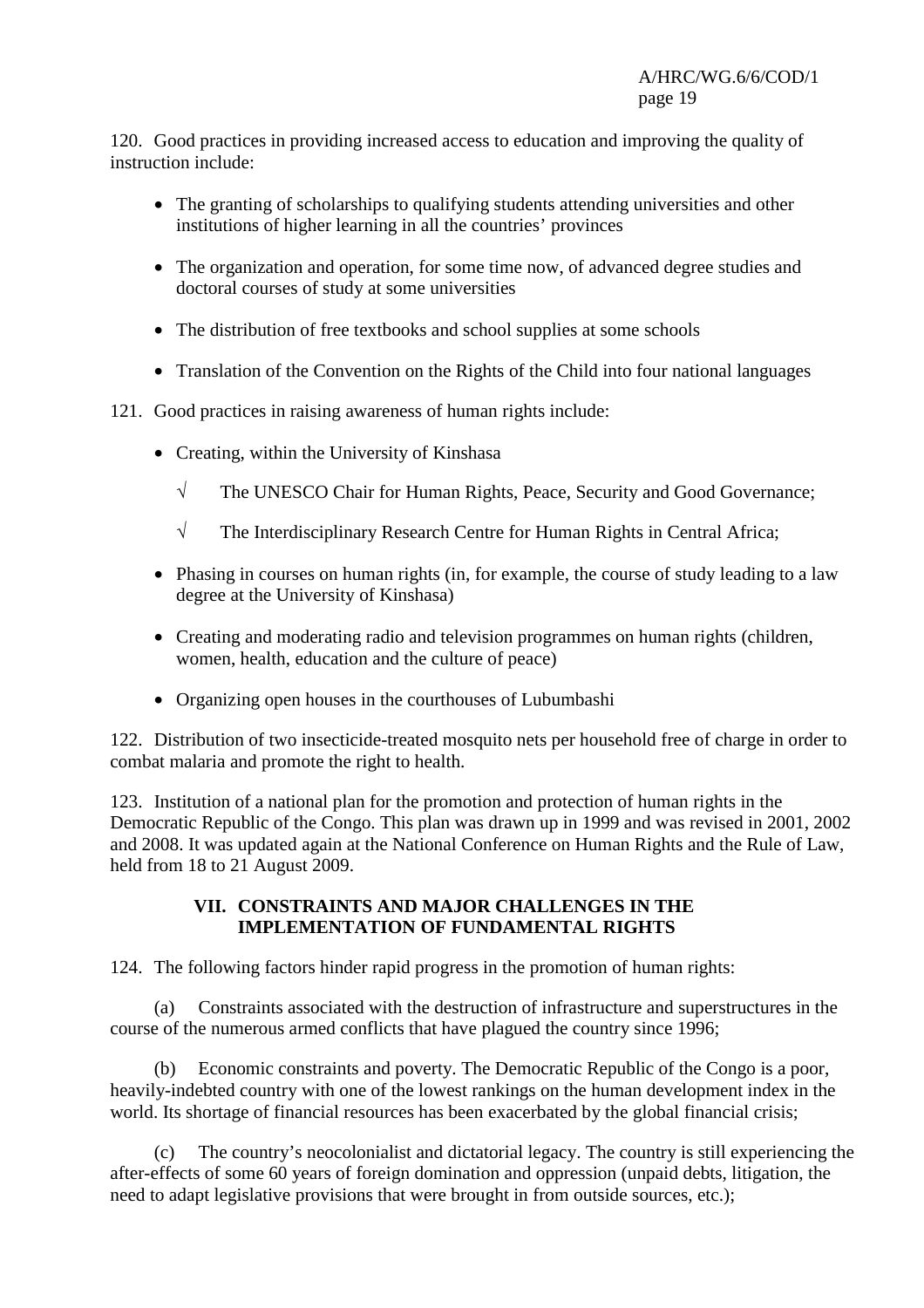(d) Illiteracy and cultural prejudices (particularly the problem posed by certain attitudes). Ignorance (and fear) prevent people from demanding their rights and ensuring that they are respected;

 (e) Constraints in connection with access to the justice system and with the administration of justice. Challenges in this regard include insufficient territorial coverage of courts and tribunals, a shortage of funds for compensating victims and providing free legal assistance, problems regarding the training and/or retraining of judicial personnel and dilapidated prison infrastructure;

(f) Special problems hindering access to health, work, education and housing;

 (g) The existence of a diverse range of sources of law (written law, customary law), which frequently leads to the improper application of human right standards;

 (h) Non-payment of government dues to some international organizations dealing with human rights, which effectively deprives the country's representatives of their voice.

# **VIII. PRIORITIES, INITIATIVES AND COMMITMENTS**

125. The Government is taking action in the following areas in an effort to promote human rights effectively:

- Combating corruption and impunity
- Establishing the National Human Rights Commission
- Building new prisons, reforming the prison system and safeguarding prisoners' rights
- Introducing human rights courses at all (primary, secondary, university) levels of the education system and in key sectors (public administration, the police force, the armed forces, security services)
- Increasing budget allocations for health, education, the justice system and human rights
- Reforming the justice system, the police force, the armed forces, security services, and public administration
- Pursuing deliberations with a view to the ratification of international human rights instruments, including:
	- Convention on the Rights of Persons with Disabilities (12 December 2006) and its Optional Protocol
	- Second Optional Protocol to the International Covenant on Civil and Political Rights, aiming at the abolition of the death penalty (15 December 1989)
	- International Convention on the Protection of the Rights of All Migrant Workers and Members of Their Families (18 December 1990)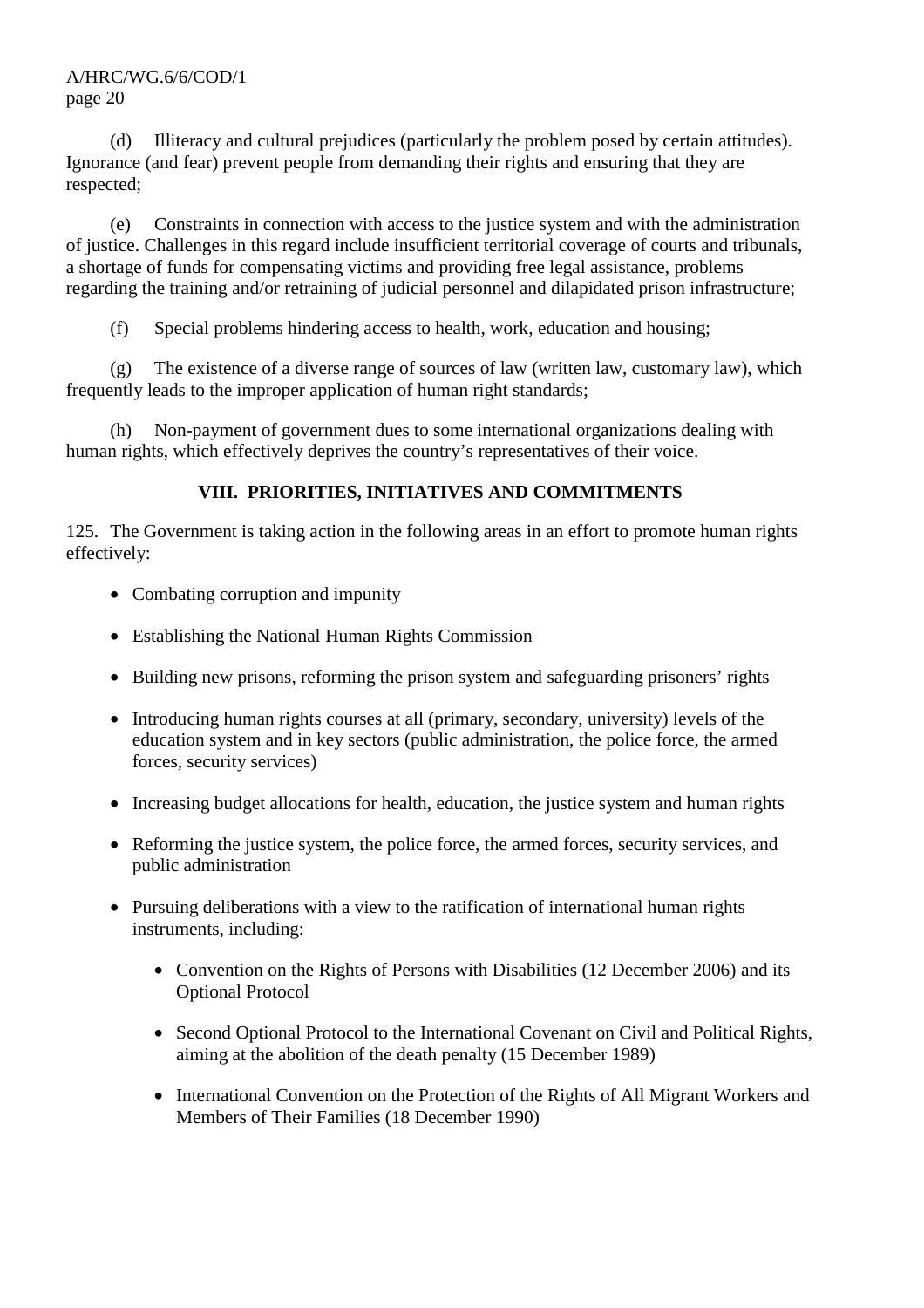- Hague Convention on Protection of Children and Cooperation in respect of Intercountry Adoption (29 May 1993)
- Optional Protocol to the International Covenant on Economic, Social and Cultural Rights (10 December 2008)
- Optional Protocol to the Convention on the Elimination of All Forms of Discrimination against Women (10 December 1999)
- Optional Protocol to the Convention against Torture and Other Cruel, Inhuman or Degrading Treatment or Punishment (18 December 2002)
- Protocol to Prevent, Suppress and Punish Trafficking in Persons, Especially Women and Children, supplementing the United Nations Convention against Transnational Organized Crime
- Operational capacity-building for human rights NGOs and other stakeholders involved in promoting human rights
- Continuing to advocate the repeal of the death penalty, measures for putting an end to the use of child soldiers, zero tolerance of sexual violence, the criminalization of torture, and the development of a specific legal framework for the protection of human rights defenders and witnesses
- Carrying forward activities designed to educate the urban and rural population about human rights
- Acting upon the recommendations of the Committee on the Rights of the Child, the Human Rights Council and other treaty bodies, and raising awareness of those recommendations
- Capacity-building for the committees responsible for monitoring human rights violations in military districts and police precincts
- Setting up committees at the provincial level to combat the worst forms of child labour and to combat administrative and police harassment
- Bringing domestic legislation into line with international instruments ratified by the Democratic Republic of the Congo and transmitting the corresponding instruments of ratification for treaties to which it is a party to the proper bodies
- Furthering judicial cooperation with the International Criminal Court
- Establishing a constitutional court, a council of State and a court of cassation
- Raising and ensuring the effective application of the guaranteed minimum wage